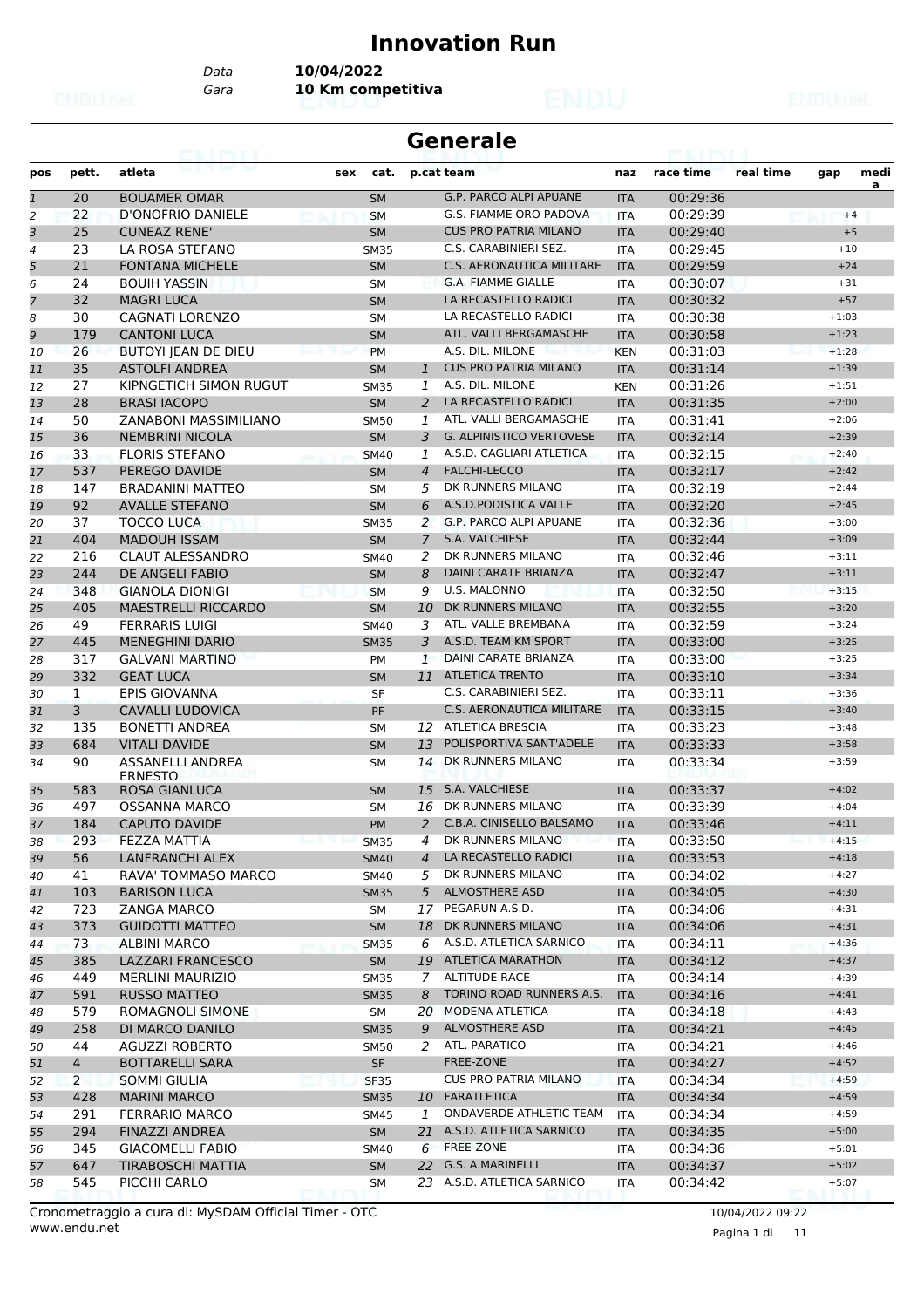| pos        | pett.      | atleta                                        | sex<br>cat.     |                     | p.cat team                                    | naz               | race time            | real time | gap                | medi |
|------------|------------|-----------------------------------------------|-----------------|---------------------|-----------------------------------------------|-------------------|----------------------|-----------|--------------------|------|
| 59         | 432        | MARTINEZ MUÑOZ<br><b>GONZALO</b>              | <b>SM50</b>     | 3                   | <b>CANGURO ACC</b>                            | <b>ESP</b>        | 00:34:42             |           | $+5:07$            | a    |
| 60         | 255        | DI DOMENICO<br><b>GIANNANTONIO</b>            | <b>SM</b>       | 24                  | DK RUNNERS MILANO                             | <b>ITA</b>        | 00:34:43             |           | $+5:08$            |      |
| 61         | 435        | <b>MARZORATI CLAUDIO</b>                      | <b>SM</b>       | 25                  | <b>ATLETICA 3V</b>                            | <b>ITA</b>        | 00:34:50             |           | $+5:15$            |      |
| 62         | 721        | <b>ZANARDI GABRIELE</b>                       | <b>SM</b>       |                     | 26 ATL. 87 - OGGIONO                          | <b>ITA</b>        | 00:34:56             |           | $+5:21$            |      |
| 63         | 388        | <b>LIBERTO PASQUALE</b><br><b>STEFANO</b>     | <b>SM35</b>     | 11                  | <b>ATLETICA ROTALIANA</b>                     | <b>ITA</b>        | 00:34:57             |           | $+5:22$            |      |
| 64         | 344        | <b>GHIZZARDI ALESSANDRO</b>                   | <b>SM</b>       |                     | 27 RUN CARD                                   | <b>ITA</b>        | 00:34:59             |           | $+5:23$            |      |
| 65         | 54         | <b>BELTRAMI CARLO</b>                         | <b>SM40</b>     | $\overline{7}$      | LA RECASTELLO RADICI                          | <b>ITA</b>        | 00:35:00             |           | $+5:25$            |      |
| 66         | 370        | <b>GUENZI JACOPO</b>                          | <b>SM35</b>     | 12                  | <b>ASD ATLETICA TRECATE</b>                   | <b>ITA</b>        | 00:35:01             |           | $+5:26$            |      |
| 67         | 710        | <b>GRASSI MIRKO</b>                           | <b>SM</b>       | 28                  | <b>G. ALPINISTICO VERTOVESE</b>               | <b>ITA</b>        | 00:35:03             |           | $+5:28$            |      |
| 68         | 626        | <b>SOPINI ROBERTO</b>                         | SM50            | 4                   | ATL. PARATICO                                 | <b>ITA</b>        | 00:35:04             |           | $+5:29$            |      |
| 69         | 87         | <b>ARNOLDI MAURO</b>                          | <b>SM45</b>     | 2                   | <b>CUS BERGAMO ASD</b>                        | <b>ITA</b>        | 00:35:05             |           | $+5:30$            |      |
| 70         | 706        | <b>AGAZZI FABIO</b>                           | <b>SM</b>       | 29                  | <b>RUNNERS BERGAMO</b>                        | <b>ITA</b>        | 00:35:13             |           | $+5:38$            |      |
| 71         | 318        | <b>GALVANI MICHELE SIMONE</b><br><b>MARIA</b> | IM              | $\mathbf{1}$        | <b>DAINI CARATE BRIANZA</b>                   | <b>ITA</b>        | 00:35:18             |           | $+5:43$            |      |
| 72         | 201        | CATTANEO RICCARDO                             | <b>SM40</b>     | 8                   | NUOVA ATLETICA SAMVERGA                       | <b>ITA</b>        | 00:35:21             |           | $+5:45$            |      |
| 73         | 465        | <b>MORANDI CHRISTIAN</b><br><b>RENATO</b>     | <b>SM40</b>     | 9                   | <b>URBAN RUNNERS</b>                          | <b>ITA</b>        | 00:35:24             |           | $+5:48$            |      |
| 74         | 210        | CIARDELLI DARIO                               | <b>SM40</b>     |                     | 10 A.S.D. VEGAN POWER TEAM                    | <b>ITA</b>        | 00:35:26             |           | $+5:51$            |      |
| 75         | 482        | <b>NICOLINI LUCA</b>                          | <b>SM</b>       |                     | 30 A.S.D. TEAM KM SPORT                       | <b>ITA</b>        | 00:35:27             |           | $+5:52$            |      |
| 76         | 560        | PREVITALI MAURO                               | SM40            | 11                  | <b>CUS BERGAMO ASD</b>                        | <b>ITA</b>        | 00:35:28             |           | $+5:53$            |      |
| 77         | 43         | <b>MARINI ALESSANDRO</b>                      | <b>SM50</b>     | 5                   | <b>ATL, PARATICO</b>                          | <b>ITA</b>        | 00:35:28             |           | $+5:53$            |      |
| 78         | 559        | PRESEGLIO MICHELE                             | <b>SM35</b>     |                     | 13 FG. ATL. FALEGNAMERIA                      | <b>ITA</b>        | 00:35:31             |           | $+5:56$            |      |
| 79         | 711        | <b>DEL MORO CLAUDIO</b>                       | <b>SM45</b>     | 3                   | ATL. PARATICO                                 | <b>ITA</b>        | 00:35:35             |           | $+6:00$            |      |
| 80         | 516        | <b>PARIGI ALBERTO</b>                         | <b>SM50</b>     | 6                   | A.S.D. ATLETICA SARNICO                       | <b>ITA</b>        | 00:35:36             |           | $+6:01$            |      |
| 81         | 431        | <b>MARTINELLI OSCAR</b>                       | <b>SM50</b>     | $\mathcal{I}$       | <b>ARIENI TEAM</b>                            | <b>ITA</b>        | 00:35:39             |           | $+6:04$            |      |
| 82         | 295        | <b>FINAZZI NICCOLO</b>                        | SM40            |                     | 12 A.S.D. ATLETICA SARNICO                    | <b>ITA</b>        | 00:35:40             |           | $+6:04$            |      |
| 83         | 347        | <b>GIANNONI NICOLA</b>                        | <b>SM45</b>     | $\overline{4}$      | ATL.UISP MARINA DI CARRARA ITA                |                   | 00:35:44             |           | $+6:08$            |      |
| 84         | 45         | <b>ZANINI MARCO</b>                           | <b>SM40</b>     |                     | 13 ATL. PARATICO                              | <b>ITA</b>        | 00:35:44             |           | $+6:09$            |      |
| 85         | 286        | <b>FERRARI GIANPIETRO</b>                     | <b>SM40</b>     |                     | 14 FREE-ZONE                                  | <b>ITA</b>        | 00:35:45             |           | $+6:10$            |      |
| 86         | 39         | <b>RAVASIO DANIELE</b>                        | SM45            | 5                   | G.S. A.MARINELLI                              | <b>ITA</b>        | 00:35:46             |           | $+6:11$            |      |
| 87         | 558        | PREMOLI MARCO                                 | <b>SM55</b>     | $\mathbf{1}$        | ATL. PARATICO                                 | <b>ITA</b>        | 00:35:49             |           | $+6:14$            |      |
| 88         | 60         | <b>BANI BARBARA</b>                           | <b>SF35</b>     |                     | FREE-ZONE                                     | <b>ITA</b>        | 00:35:52             |           | $+6:17$            |      |
| 89         | 493        | <b>OLIVIERI SIMONPIETRO</b>                   | <b>SM50</b>     | 8                   | <b>FREE-ZONE</b>                              | <b>ITA</b>        | 00:35:52             |           | $+6:17$            |      |
| 90         | 411        | <b>MAGGI ANDREA</b>                           | <b>SM</b>       |                     | 31 G.S.A. COMETA                              | <b>ITA</b>        | 00:35:52             |           | $+6:17$            |      |
| 91         | 34         | <b>TIBERTI TITO FIORENZO</b>                  | <b>SM40</b>     |                     | 15 FREE-ZONE                                  | <b>ITA</b>        | 00:35:53             |           | $+6:18$            |      |
| 92         | 544        | PIANTANIDA FELICE                             | <b>SM55</b>     | 2                   | SOCIETA ESCURSIONISTI<br>LA RECASTELLO RADICI | <b>ITA</b>        | 00:35:53             |           | $+6:18$            |      |
| 93         | 12         | <b>BONZI VIVIEN</b>                           | PF              |                     | 32 RUN CARD                                   | <b>ITA</b>        | 00:35:54             |           | $+6:19$            |      |
| 94         | 458        | <b>MOIOLI LUCA</b>                            | <b>SM</b>       |                     |                                               | <b>ITA</b>        | 00:35:56             |           | $+6:21$            |      |
| 95         | 307        | <b>FREDDI FABIANO</b>                         | <b>SM40</b>     |                     | 16 ATL. GAVARDO '90 LIB.<br>ATL. PARATICO     | <b>ITA</b>        | 00:36:02             |           | $+6:27$            |      |
| 96         | 231        | <b>COTALI IVAN</b><br><b>TRIANNI STEFANO</b>  | SM45            | 6<br>$\overline{7}$ | <b>RUNNERS BERGAMO</b>                        | ITA               | 00:36:02             |           | $+6:27$            |      |
| 97         | 658<br>439 | MAURELLO FRANCESCO                            | <b>SM45</b>     |                     | 33 ATHLETIC ELITE TRACK AND                   | <b>ITA</b>        | 00:36:08             |           | $+6:33$<br>$+6:34$ |      |
| 98         | 714        | <b>ZANI OSCAR</b>                             | SM              | 34                  | G.S. OROBIE                                   | ITA               | 00:36:09<br>00:36:11 |           | $+6:36$            |      |
| 99         | 223        | CONSOLATI ALBERTO                             | <b>SM</b><br>SM |                     | 35 RUN CARD                                   | <b>ITA</b><br>ITA | 00:36:17             |           | $+6:41$            |      |
| 100<br>101 | 305        | <b>FRASCOLI STEFANO</b>                       | <b>SM</b>       |                     | 36 CUS INSUBRIA VARESE COMO                   | <b>ITA</b>        | 00:36:21             |           | $+6:46$            |      |
| 102        | 494        | ORIO STEFANO                                  | SM              |                     | 37 UNIONE SPORTIVA DERVIESE                   | <b>ITA</b>        | 00:36:21             |           | $+6:46$            |      |
| 103        | 202        | <b>CAVALIERE LUCA</b>                         | <b>SM40</b>     | 17                  | ASD ATLETICA TRECATE                          | <b>ITA</b>        | 00:36:22             |           | $+6:47$            |      |
| 104        | 161        | <b>BUZZELLA MARIO</b>                         | SM45            | 8                   | UNIONE SPORTIVA DERVIESE                      | ITA               | 00:36:24             |           | $+6:49$            |      |
| 105        | 486        | NISLI ALESSANDRO                              | <b>SM45</b>     | 9                   | ONDAVERDE ATHLETIC TEAM                       | <b>ITA</b>        | 00:36:25             |           | $+6:50$            |      |
| 106        | 357        | NICOLI MIRKO                                  | <b>PM</b>       | 3                   | <b>G. ALPINISTICO VERTOVESE</b>               | ITA               | 00:36:25             |           | $+6:50$            |      |
| 107        | 565        | RADAELLI DAVIDE                               | <b>SM35</b>     | 14                  | <b>RUNNERS DESIO</b>                          | <b>ITA</b>        | 00:36:25             |           | $+6:50$            |      |
| 108        | 166        | <b>CAIMI STEFANO</b>                          | SM45            |                     | 10 GR. ESCURS. FALCHI                         | ITA               | 00:36:26             |           | $+6:51$            |      |
| 109        | 220        | <b>COMENDULLI MASSIMO</b>                     | <b>SM45</b>     | 11                  | <b>MARATHON CREMONA</b>                       | <b>ITA</b>        | 00:36:27             |           | $+6:52$            |      |
| 110        | 446        | <b>MERELLI MICHELE</b>                        | SM              |                     | 38 LA RECASTELLO RADICI                       | ITA               | 00:36:29             |           | $+6:54$            |      |
| 111        | 67         | <b>AGAZZI MAURO</b>                           | <b>SM40</b>     | 18                  | POL. VILLESE                                  | <b>ITA</b>        | 00:36:31             |           | $+6:55$            |      |
| 112        | 226        | <b>CORNA FABIO</b>                            | SM              |                     | 39 G.S. A.MARINELLI                           | ITA               | 00:36:32             |           | $+6:57$            |      |
| 113        | 8          | <b>GENERALI FRANCESCA</b>                     | <b>SF</b>       |                     | <b>CUS PRO PATRIA MILANO</b>                  | <b>ITA</b>        | 00:36:33             |           | $+6:58$            |      |
| 114        | 508        | PANIGA OSCAR                                  | SM50            | 9                   | G.P. SANTI NUOVA OLONIO                       | <b>ITA</b>        | 00:36:33             |           | $+6:58$            |      |
| 115        | 484        | <b>NIELI MAURIZIO</b>                         | <b>SM45</b>     |                     | 12 ATL. V.C.A. MILANO                         | <b>ITA</b>        | 00:36:37             |           | $+7:02$            |      |
| 116        | 454        | MIGLIORATI ALBERTO                            | SM40            |                     | 19 POLISPORTIVA G.B. VIGHENZI                 | <b>ITA</b>        | 00:36:37             |           | $+7:02$            |      |
| 117        | 6          | <b>VETTOR GIULIA</b>                          | SF              |                     | C.U.S. PARMA                                  | <b>ITA</b>        | 00:36:40             |           | $+7:05$            |      |
| 118        | 209        | <b>CHIUSANO FABIO</b>                         | SM35            |                     | 15 WE ARE RUNNERS A.S.D.                      | ITA               | 00:36:46             |           | $+7:11$            |      |
| 119        | 360        | <b>GOTTARDI RICCARDO</b>                      | <b>SM35</b>     |                     | 16 EUROATLETICA 2002                          | <b>ITA</b>        | 00:36:47             |           | $+7:12$            |      |
|            |            |                                               |                 |                     |                                               |                   |                      |           |                    |      |

Pagina 2 di 11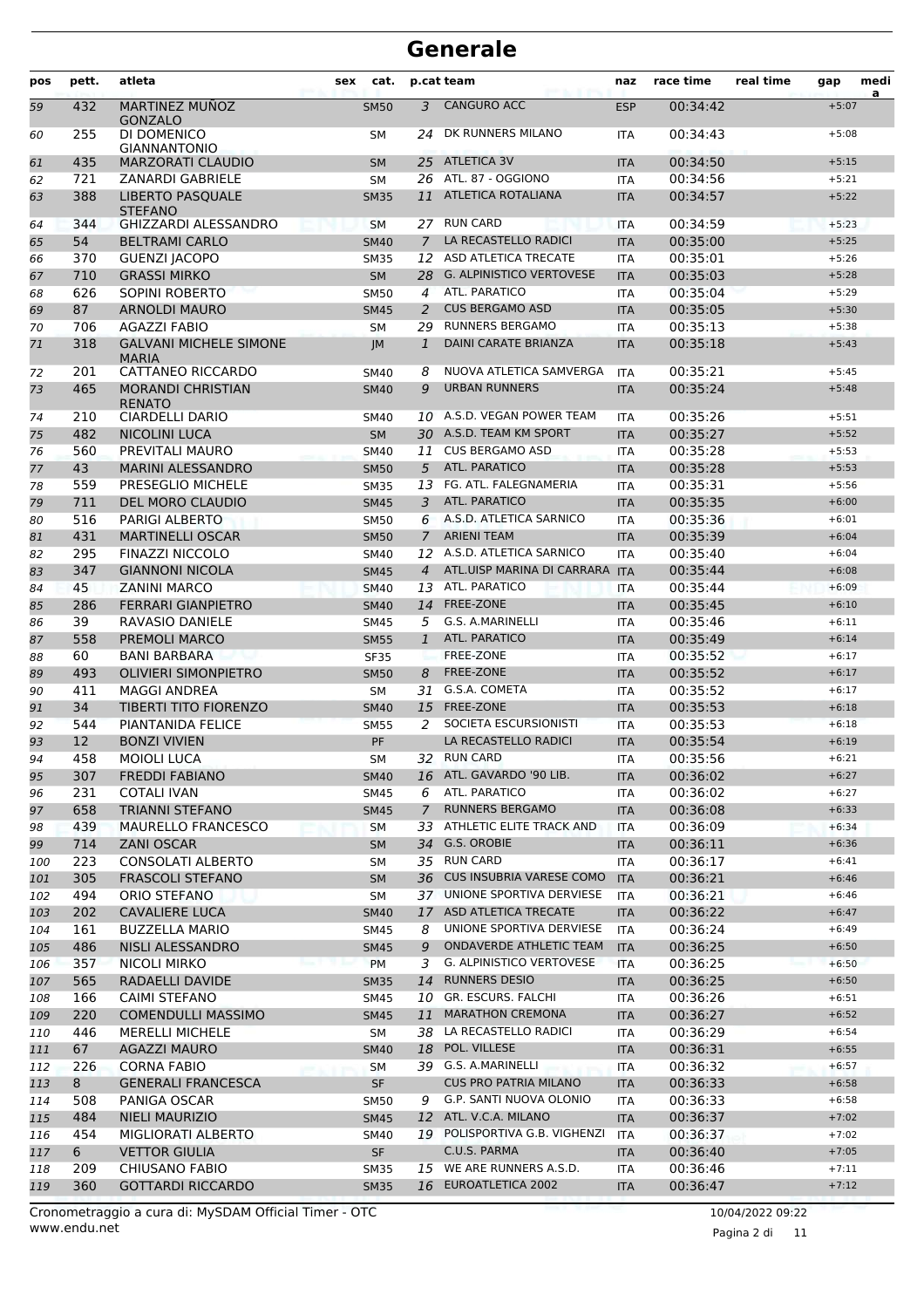| pos | pett.      | atleta                                          | cat.<br>sex                |                | p.cat team                                            | naz               | race time            | real time | gap                | medi<br>a |
|-----|------------|-------------------------------------------------|----------------------------|----------------|-------------------------------------------------------|-------------------|----------------------|-----------|--------------------|-----------|
| 120 | 512        | PAOLETTI MAURO                                  | <b>SM45</b>                | 13             | CAMISANO RUNNING A.S.D.                               | <b>ITA</b>        | 00:36:48             |           | $+7:13$            |           |
| 121 | 163        | <b>BUZZI GIORGIO</b>                            | <b>SM</b>                  |                | 40 ATL. BERGAMO 1959                                  | <b>ITA</b>        | 00:36:49             |           | $+7:14$            |           |
| 122 | 82         | <b>AMODIO BANCHIALEM</b>                        | <b>SF</b>                  |                | ATL. BERGAMO 1959                                     | <b>ITA</b>        | 00:36:49             |           | $+7:14$            |           |
| 123 | 62         | <b>ABBIATI MATTEO</b>                           | <b>SM40</b>                |                | 20 ROMANO RUNNING                                     | <b>ITA</b>        | 00:36:50             |           | $+7:15$            |           |
| 124 | 157        | <b>BRUNETTI ANGELO</b>                          | <b>SM50</b>                | 10             | <b>CORRO ERGO SUM RUNNERS</b>                         | <b>ITA</b>        | 00:36:51             |           | $+7:16$            |           |
| 125 | 425        | <b>FALABRETTI ENRICO</b>                        | <b>SM50</b>                |                | 11 G. ALPINISTICO VERTOVESE                           | <b>ITA</b>        | 00:36:51             |           | $+7:16$            |           |
| 126 | 315        | <b>GALLIANI LUCA</b>                            | <b>SM35</b>                | 17             | SOCIETA ESCURSIONISTI                                 | <b>ITA</b>        | 00:36:51             |           | $+7:16$            |           |
| 127 | 697        | <b>ZAPPELLA ROBERTO</b>                         | <b>SM35</b>                |                | 18 ATL. VALLE BREMBANA                                | <b>ITA</b>        | 00:36:52             |           | $+7:17$            |           |
| 128 | 259        | DI PALMO FRANCESCO                              | <b>SM50</b>                |                | 12 ONDAVERDE ATHLETIC TEAM                            | <b>ITA</b>        | 00:36:53             |           | $+7:18$            |           |
| 129 | 320        | <b>GAMBIN MASSIMO</b>                           | SM                         | 41             | A.S.D. TEAM KM SPORT                                  | <b>ITA</b>        | 00:36:56             |           | $+7:21$            |           |
| 130 | 690        | <b>ZAGHENI MAURO</b>                            | <b>SM45</b>                |                | 14 BIKE & RUN                                         | <b>ITA</b>        | 00:36:58             |           | $+7:23$            |           |
| 131 | 5.         | <b>GELMI LUISA</b>                              | <b>SF35</b>                |                | <b>G. ALPINISTICO VERTOVESE</b>                       | <b>ITA</b>        | 00:36:59             |           | $+7:24$            |           |
| 132 | 728        | <b>BARBAGLIO MATTIA</b>                         | <b>SM35</b>                | 19             | WE ARE RUNNERS A.S.D.                                 | <b>ITA</b>        | 00:37:00             |           | $+7:24$            |           |
| 133 | 417        | <b>MANGINI DANILO</b>                           | SM40                       | 21             | DK RUNNERS MILANO                                     | <b>ITA</b>        | 00:37:01             |           | $+7:26$            |           |
| 134 | 342        | <b>GHIGGINI MARIO</b>                           | <b>SM45</b>                | 15             | PEGARUN A.S.D.                                        | <b>ITA</b>        | 00:37:01             |           | $+7:26$            |           |
| 135 | 57         | SPAMPATTI MARCO                                 | <b>SM35</b>                | 20             | LA RECASTELLO RADICI                                  | <b>ITA</b>        | 00:37:04             |           | $+7:29$            |           |
| 136 | 127        | <b>BISCARDI STEFANO</b>                         | <b>SM35</b>                | 21             | AZZURRA GARBAGNATE M.SE                               | <b>ITA</b>        | 00:37:06             |           | $+7:30$            |           |
| 137 | 617        | <b>SERTORI ALBERTO</b>                          | <b>SM</b>                  |                | 42 ASD RUNNERS VALCALEPIO                             | <b>ITA</b>        | 00:37:06             |           | $+7:31$            |           |
| 138 | 389        | <b>LIGUORI VINCENZO</b>                         | <b>SM50</b>                | 13             | TEAM OTC SSD ARL                                      | <b>ITA</b>        | 00:37:08             |           | $+7:33$            |           |
| 139 | 72         | <b>ALBINI LORENZO</b>                           | <b>SM45</b>                |                | 16 S.CLUB LIB. SESTO                                  | <b>ITA</b>        | 00:37:08             |           | $+7:33$            |           |
| 140 | 595        | <b>SANDRINI SARA</b>                            | SF                         | $\mathbf{1}$   | <b>VENUS TRIATHLON ACADEMY</b>                        | <b>ITA</b>        | 00:37:13             |           | $+7:37$            |           |
| 141 | 46         | <b>BONOMELLI ROBERTO</b>                        | <b>SM50</b>                | 14             | ATL. PARATICO                                         | <b>ITA</b>        | 00:37:14             |           | $+7:38$            |           |
| 142 | 279        | <b>FATTORI DAVIDE</b>                           | <b>SM45</b>                | 17             | ATL. GAVARDO '90 LIB.                                 | <b>ITA</b>        | 00:37:16             |           | $+7:41$            |           |
| 143 | 406        | <b>MAFFEIS ANDREA</b>                           | <b>SM40</b>                | 22             | <b>RUNNERS DESIO</b>                                  | <b>ITA</b>        | 00:37:17             |           | $+7:42$            |           |
| 144 | 592        | <b>SALATINO CHRISTIAN</b>                       | <b>SM</b>                  | 43             | ASD ATLETICA TRECATE                                  | <b>ITA</b>        | 00:37:18             |           | $+7:43$            |           |
| 145 | 685        | <b>VITALI MARCO</b>                             | <b>SM40</b>                |                | 23 G.S. CROCE VERDE                                   | <b>ITA</b>        | 00:37:18             |           | $+7:43$            |           |
| 146 | 11         | <b>GIANCASPERO ANTONIA</b>                      | <b>SF35</b>                | $\mathbf{1}$   | DK RUNNERS MILANO                                     | <b>ITA</b>        | 00:37:19             |           | $+7:44$            |           |
| 147 | 55         | <b>MACHROU REDOUANE</b>                         | <b>SM40</b>                | 24             | LA RECASTELLO RADICI                                  | <b>ITA</b>        | 00:37:21             |           | $+7:46$            |           |
| 148 | 14         | <b>ANGELINI SIMONA</b>                          | <b>SF50</b>                | $\mathbf{1}$   | ATL. PARATICO                                         | <b>ITA</b>        | 00:37:22             |           | $+7:47$            |           |
| 149 | 489        | <b>OBERTI FABIO</b>                             | <b>SM</b>                  | 44             | <b>RUN CARD</b>                                       | <b>ITA</b>        | 00:37:24             |           | $+7:48$            |           |
| 150 | 727        | RICCARDI MAURIZIO<br>ALESSANDRO                 | <b>SM50</b>                | 15             | <b>G. ALPINISTICO VERTOVESE</b>                       | <b>ITA</b>        | 00:37:24             |           | $+7:49$            |           |
| 151 | 636        | TARTARI LUCA                                    | SM40                       |                | 25 POL. VILLESE                                       | <b>ITA</b>        | 00:37:29             |           | $+7:54$            |           |
| 152 | 331        | <b>GAVIRAGHI MARCO LUIGI</b>                    | <b>SM55</b>                | 3              | ATL. PARATICO                                         | <b>ITA</b>        | 00:37:30             |           | $+7:54$            |           |
| 153 | 150        | <b>BRAZZOLI STEFANIA</b>                        | SF                         | 2              | A.S.D. PODISTICA VALLE                                | <b>ITA</b>        | 00:37:30             |           | $+7:55$            |           |
| 154 | 485        | <b>NIGRONI LORENZO</b>                          | <b>SM</b>                  | 45             | G. ALPINISTICO VERTOVESE                              | <b>ITA</b>        | 00:37:32             |           | $+7:57$            |           |
| 155 | 197        | <b>CATTANEO KILIAN</b>                          | PM                         | 4              | <b>RUN CARD</b>                                       | <b>ITA</b>        | 00:37:34             |           | $+7:59$            |           |
| 156 | 384        | <b>LANDINI MARIO EMILIO</b>                     | <b>SM50</b>                | 16             | <b>CUS PRO PATRIA MILANO</b>                          | <b>ITA</b>        | 00:37:36             |           | $+8:01$            |           |
| 157 | 693        | ZANARDINI ROBERTO                               | <b>SM50</b>                |                | 17 FG. ATL. FALEGNAMERIA<br>26 GRUPPO SPORTIVO ALPINI | <b>ITA</b>        | 00:37:39             |           | $+8:04$            |           |
| 158 | 340        | <b>GHIDINI FLAVIO</b>                           | <b>SM40</b>                |                |                                                       | <b>ITA</b>        | 00:37:40             |           | $+8:05$            |           |
| 159 | 676        | <b>VENTURI RICCARDO</b>                         | SΜ                         |                | 46 A.S.D. TEAM KM SPORT                               | ITA               | 00:37:42             |           | $+8:06$            |           |
| 160 | 366        | <b>GRUBI DENIS</b>                              | <b>PM</b>                  |                | 5 A.S.D. TEAM KM SPORT<br>UNIONE SPORTIVA ALBATESE    | <b>MOL</b>        | 00:37:43             |           | $+8:08$            |           |
| 161 | 152        | <b>BRENNA MARCO</b>                             | <b>SM40</b>                | 27             | 28 ADDA RUNNING TEAM                                  | ITA               | 00:37:43             |           | $+8:08$            |           |
| 162 | 678        | <b>VERZENI DANIELE</b>                          | <b>SM40</b>                |                | 47 RUNNERS BERGAMO                                    | <b>ITA</b>        | 00:37:44             |           | $+8:09$<br>$+8:10$ |           |
| 163 | 480<br>336 | <b>NESSI LUCA</b><br><b>GENOVESE VINCENZO</b>   | SM                         |                | 29 G.T.A. CREMA                                       | ITA<br><b>ITA</b> | 00:37:45<br>00:37:46 |           | $+8:11$            |           |
| 164 | 679        | <b>VEZZOLI MIGLIORINI</b>                       | <b>SM40</b><br><b>SM50</b> | 18             | <b>BERGAMO STARS ATLETICA</b>                         |                   | 00:37:47             |           | $+8:12$            |           |
| 165 |            | RENATO                                          |                            |                | 22 A.S.D. TEAM KM SPORT                               | ITA               |                      |           |                    |           |
| 166 | 178        | <b>CANTARELLA FEDERICO</b>                      | <b>SM35</b>                |                |                                                       | <b>ITA</b>        | 00:37:48             |           | $+8:13$            |           |
| 167 | 198        | CATTANEO MARCO                                  | <b>SM50</b>                |                | 19 ATL. PRESEZZO                                      | ITA               | 00:37:51             |           | $+8:16$            |           |
| 168 | 457        | MIRABELLA PASQUALE                              | <b>SM45</b>                |                | 18 RUNNERS BERGAMO                                    | <b>ITA</b>        | 00:37:53             |           | $+8:18$            |           |
| 169 | 490        | <b>OBERTI MATTEO</b>                            | <b>SM</b>                  |                | 48 ASD ATLETICA STEZZANO                              | ITA               | 00:37:54             |           | $+8:19$            |           |
| 170 | 308        | <b>FRETI MAURO</b>                              | <b>SM40</b>                |                | 30 ATL. PARATICO                                      | <b>ITA</b>        | 00:37:59             |           | $+8:23$            |           |
| 171 | 246        | DE BONI DAVIDE                                  | SM                         |                | 49 AFV BELTRAME                                       | ITA               | 00:38:05             |           | $+8:30$            |           |
| 172 | 208        | <b>CERESOLI MATTEO</b>                          | <b>SM45</b>                |                | 19 POLISPORTIVA AURORA 76                             | <b>ITA</b>        | 00:38:06             |           | $+8:30$            |           |
| 173 | 555        | POLI PAOLA                                      | PF                         | $\mathbf{1}$   | FREE-ZONE                                             | ITA               | 00:38:08             |           | $+8:33$            |           |
| 174 | 664        | <b>URBANI GIAN LUCA</b>                         | <b>SM55</b>                | $\overline{4}$ | ONDAVERDE ATHLETIC TEAM                               | <b>ITA</b>        | 00:38:10             |           | $+8:35$            |           |
| 175 | 300        | <b>FORESTI SAMUELE</b>                          | SM                         |                | 50 ATL. BERGAMO 1959                                  | ITA               | 00:38:13             |           | $+8:38$            |           |
| 176 | 47         | <b>BONOMELLI LORENZO</b>                        | PM                         | 6              | ATL. PARATICO<br><b>GRUPPO ETHOS RUNNING</b>          | <b>ITA</b>        | 00:38:15             |           | $+8:40$            |           |
| 177 | 667        | VALSECCHI GIANPAOLO                             | <b>SM55</b>                | 5              | 20 AFV BELTRAME                                       | ITA               | 00:38:17             |           | $+8:42$            |           |
| 178 | 612        | <b>SCHIRO ALBANO</b>                            | <b>SM50</b>                |                |                                                       | <b>ITA</b>        | 00:38:18             |           | $+8:42$            |           |
| 179 | 680<br>656 | <b>VICARIO PAOLO</b><br><b>TRAINI FRANCESCO</b> | SM                         |                | 51 GS AVIS TREVIGLIO G.<br>20 RUNNERS BERGAMO         | ITA               | 00:38:18<br>00:38:19 |           | $+8:43$<br>$+8:44$ |           |
| 180 | 86         | <b>APRILE CHRISTIAN</b>                         | <b>SM45</b>                | 31             | <b>CORRERE OLTRE ASD</b>                              | <b>ITA</b>        | 00:38:19             |           | $+8:44$            |           |
| 181 | 682        | <b>VINCENTI DAVIDE</b>                          | SM40                       |                | 52 RUN CARD                                           | ITA               | 00:38:20             |           | $+8:44$            |           |
| 182 |            |                                                 | <b>SM</b>                  |                |                                                       | <b>ITA</b>        |                      |           |                    |           |

Pagina 3 di 11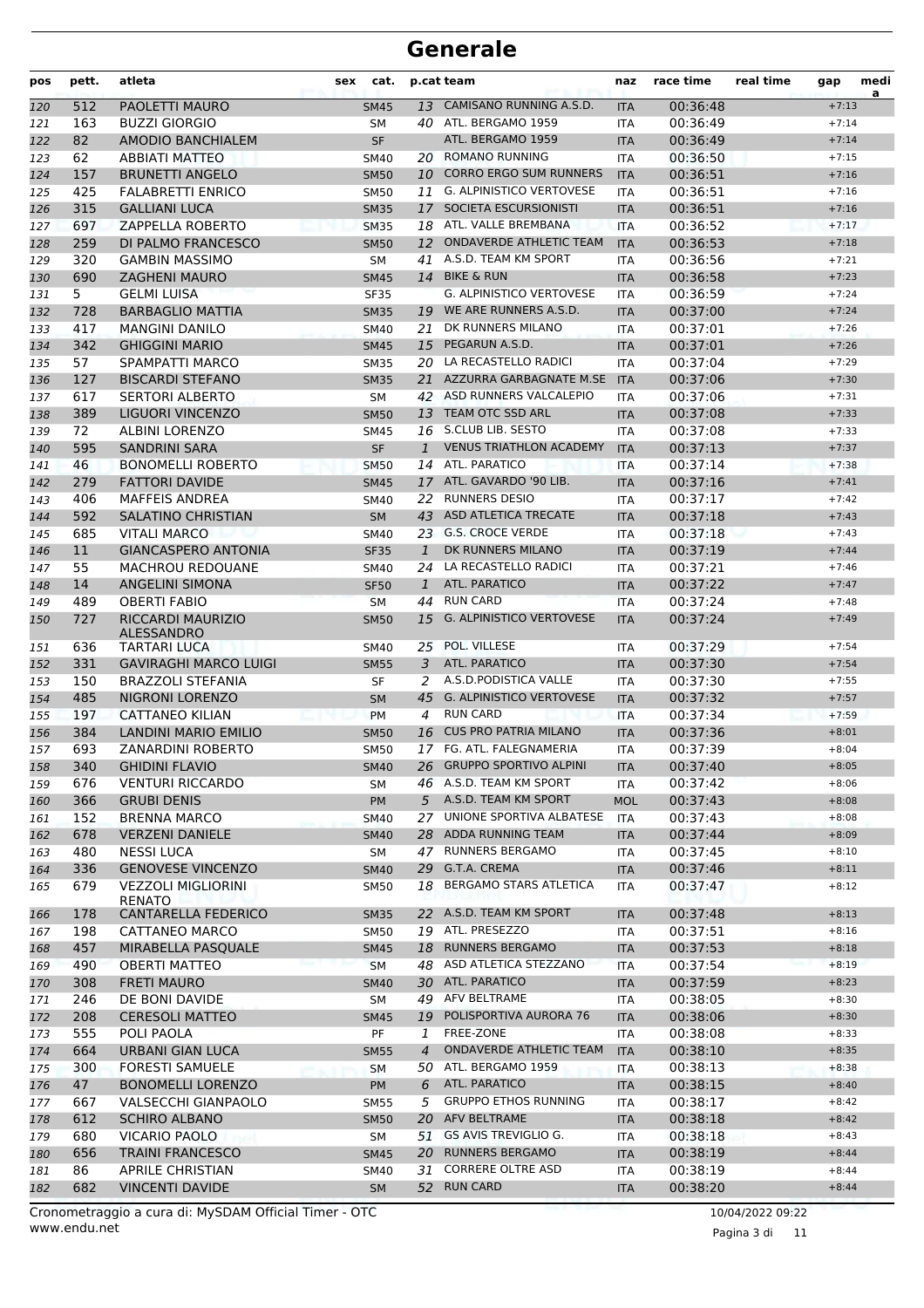| pos        | pett.      | atleta                                    | sex | cat.                       |               | p.cat team                                            | naz                      | race time            | real time | gap                | medi<br>a |
|------------|------------|-------------------------------------------|-----|----------------------------|---------------|-------------------------------------------------------|--------------------------|----------------------|-----------|--------------------|-----------|
| 183        | 48         | <b>STEFANINA DANIELE</b>                  |     | <b>SM35</b>                |               | 23 ATL. PARATICO                                      | <b>ITA</b>               | 00:38:20             |           | $+8:45$            |           |
| 184        | 16         | <b>COTELLI CRISTINA</b>                   |     | <b>SF35</b>                | 2             | ATL. PARATICO                                         | <b>ITA</b>               | 00:38:20             |           | $+8:45$            |           |
| 185        | 319        | <b>GAMBA GIANLUCA</b>                     |     | <b>SM50</b>                | 21            | <b>ATLETICA CRAL BANCO</b>                            | <b>ITA</b>               | 00:38:21             |           | $+8:45$            |           |
| 186        | 125        | <b>BETTINAGLIO OMAR</b>                   |     | PM                         | $\mathcal{I}$ | <b>G. ALPINISTICO VERTOVESE</b>                       | <b>ITA</b>               | 00:38:21             |           | $+8:46$            |           |
| 187        | 677        | <b>VERGOTTINI FABIO</b>                   |     | <b>SM45</b>                | 21            | UNIONE SPORTIVA DERVIESE                              | <b>ITA</b>               | 00:38:22             |           | $+8:46$            |           |
| 188        | 622        | SOLDATI MARCO                             |     | <b>SM</b>                  |               | 53 TEAM VALTELLINA                                    | <b>ITA</b>               | 00:38:27             |           | $+8:52$            |           |
| 189        | 346        | <b>GIANNONI MATTEO</b>                    |     | <b>SM40</b>                | 32            | <b>VENUS TRIATHLON ACADEMY</b>                        | <b>ITA</b>               | 00:38:29             |           | $+8:53$            |           |
| 190        | 699        | ZORDAN ALBERTO                            |     | <b>SM45</b>                |               | 22 A.S.D. TEAM KM SPORT                               | <b>ITA</b>               | 00:38:30             |           | $+8:54$            |           |
| 191        | 620        | SILVERA SILVA ELIANA<br><b>VALERIA</b>    |     | <b>SF35</b>                | 3             | C.B.A. CINISELLO BALSAMO                              | <b>URU</b>               | 00:38:31             |           | $+8:56$            |           |
| 192        | 121        | <b>BERTULETTI FEDERICO</b>                |     | <b>SM</b>                  | 54            | WE ARE RUNNERS A.S.D.                                 | <b>ITA</b>               | 00:38:42             |           | $+9:07$            |           |
| 193        | 247        | DE NARDI ALBERTO                          |     | <b>SM40</b>                |               | 33 A.S.D. TEAM KM SPORT                               | <b>ITA</b>               | 00:38:45             |           | $+9:10$            |           |
| 194        | 240        | DAFFI ANDREA                              |     | SM50                       |               | 22 ATLETICA BRESCIA                                   | <b>ITA</b>               | 00:38:48             |           | $+9:13$            |           |
| 195        | 600        | <b>SARTINI CRISTIAN</b>                   |     | <b>SM45</b>                | 23            | <b>RUNNERS BERGAMO</b><br><b>GRUPPO ETHOS RUNNING</b> | <b>ITA</b>               | 00:38:50             |           | $+9:15$<br>$+9:16$ |           |
| 196<br>197 | 224<br>538 | <b>COPES FABIO</b><br>PEROTTI MICHELE     |     | <b>SM50</b><br><b>SM</b>   | 23            | 55 BIONE TRAILERS TEAM                                | <b>ITA</b><br><b>ITA</b> | 00:38:51<br>00:38:53 |           | $+9:18$            |           |
| 198        | 374        | <b>GUSTINETTI CARLO</b>                   |     | <b>SM</b>                  |               | 56 BERGAMO STARS ATLETICA                             | <b>ITA</b>               | 00:38:54             |           | $+9:19$            |           |
| 199        | 272        | <b>FACCANONI IRENE</b>                    |     | <b>SF</b>                  | 3             | POOL SOC.ATL.ALTA                                     | <b>ITA</b>               | 00:38:55             |           | $+9:20$            |           |
| 200        | 183        | <b>CAPRIOLI MICHELE</b>                   |     | SM40                       | 34            | <b>ROSA RUNNING TEAM</b>                              | <b>ITA</b>               | 00:38:55             |           | $+9:20$            |           |
| 201        | 487        | <b>NOBILI MASSIMO</b>                     |     | <b>SM40</b>                | 35            | <b>VENUS TRIATHLON ACADEMY</b>                        | <b>ITA</b>               | 00:38:56             |           | $+9:21$            |           |
| 202        | 719        | <b>CANTU' MASSIMO</b>                     |     | <b>SM35</b>                | 24            | DK RUNNERS MILANO                                     | ITA                      | 00:38:57             |           | $+9:21$            |           |
| 203        | 477        | <b>NAVA PAOLO</b>                         |     | <b>SM55</b>                | 6             | <b>RUNNERS DESIO</b>                                  | <b>ITA</b>               | 00:39:00             |           | $+9:25$            |           |
| 204        | 142        | <b>BOSELLI GIANMARIA</b>                  |     | <b>SM45</b>                | 24            | <b>ATLETICA BRESCIA</b>                               | <b>ITA</b>               | 00:39:00             |           | $+9:25$            |           |
| 205        | 550        | PINTUS SIMONE                             |     | <b>SM45</b>                | 25            | LA MICHETTA                                           | <b>ITA</b>               | 00:39:03             |           | $+9:28$            |           |
| 206        | 724        | <b>SANCES NICOLAS</b>                     |     | SM                         |               | 57 RUNNERS BERGAMO                                    | <b>ITA</b>               | 00:39:05             |           | $+9:30$            |           |
| 207        | 720        | <b>MILANESI CHIARA</b>                    |     | <b>SF45</b>                | 1             | FO' DI PE                                             | <b>ITA</b>               | 00:39:07             |           | $+9:32$            |           |
| 208        | 316        | <b>GALLIANI MAURO</b>                     |     | SM                         | 58            | <b>U.S. SAN MAURIZIO</b>                              | <b>ITA</b>               | 00:39:09             |           | $+9:34$            |           |
| 209        | 625        | SONZOGNI PAOLO                            |     | <b>SM50</b>                |               | 24 RUNNERS BERGAMO                                    | <b>ITA</b>               | 00:39:10             |           | $+9:35$            |           |
| 210        | 107        | <b>BATTAGLIA PAOLA</b>                    |     | SF                         | 4             | ATL. REBO GUSSAGO                                     | <b>ITA</b>               | 00:39:11             |           | $+9:36$            |           |
| 211        | 649        | <b>TOLOTTI IVAN</b>                       |     | <b>SM45</b>                | 26            | <b>ATL. PARATICO</b>                                  | <b>ITA</b>               | 00:39:11             |           | $+9:36$            |           |
| 212        | 641        | <b>TESTA LUIGI P.ANGELO</b>               |     | SM60                       | 1             | ATL. PARATICO                                         | <b>ITA</b>               | 00:39:12             |           | $+9:37$            |           |
| 213        | 64         | <b>ACERBIS DOMENICO</b><br><b>STEFANO</b> |     | <b>SM45</b>                | 27            | <b>RUNNERS BERGAMO</b>                                | <b>ITA</b>               | 00:39:13             |           | $+9:38$            |           |
| 214        | 551        | PIOTTI GABRIELE                           |     | <b>SM35</b>                |               | 25 FREE-ZONE                                          | <b>ITA</b>               | 00:39:14             |           | $+9:39$            |           |
| 215        | 546        | <b>PICENNI VANES</b>                      |     | <b>SM45</b>                |               | 28 ASD ATLETICA STEZZANO                              | <b>ITA</b>               | 00:39:14             |           | $+9:39$            |           |
| 216        | 290        | <b>FERRARI SANDRO</b>                     |     | <b>SM50</b>                |               | 25 RUNNERS BERGAMO                                    | ITA                      | 00:39:16             |           | $+9:41$            |           |
| 217        | 299        | <b>FOLETTI GIACOMO</b>                    |     | <b>SM45</b>                | 29            | ROSA RUNNING TEAM                                     | <b>ITA</b>               | 00:39:17             |           | $+9:42$            |           |
| 218        | 525        | PASUTTI MARCO                             |     | <b>SM45</b>                | 30            | MISSULTEAM COMO ASD                                   | <b>ITA</b>               | 00:39:19             |           | $+9:44$            |           |
| 219        | 338        | <b>GHERARDI ALBERTO</b>                   |     | <b>SM55</b>                | $\mathcal{I}$ | <b>RUN CARD</b>                                       | <b>ITA</b>               | 00:39:23             |           | $+9:48$            |           |
| 220        | 212        | <b>CICCI LINO</b>                         |     | $SM65+$                    | 1             | ATL. PARATICO                                         | <b>ITA</b>               | 00:39:25             |           | $+9:50$            |           |
| 221        | 643        | <b>TIBALDINI DAVIDE</b>                   |     | <b>SM50</b>                |               | 26 GS AVIS TREVIGLIO G.<br>26 ELLE ERRE ASD           | <b>ITA</b>               | 00:39:25             |           | $+9:50$            |           |
| 222        | 548        | PIFFARI ANDREA                            |     | <b>SM35</b>                |               |                                                       | ITA                      | 00:39:29             |           | $+9:54$            |           |
| 223        | 633        | <b>TAIETTI VIOLA</b>                      |     | <b>SF</b>                  |               | 5 ATL. BERGAMO 1959<br><b>ROMANO RUNNING</b>          | <b>ITA</b>               | 00:39:31<br>00:39:32 |           | $+9:56$            |           |
| 224<br>225 | 707<br>79  | PANDINI ROBERTO<br><b>ALLIEVI OMAR</b>    |     | <b>SM50</b><br><b>SM45</b> | 27<br>31      | ATL. PARATICO                                         | <b>ITA</b><br><b>ITA</b> | 00:39:34             |           | $+9:56$<br>$+9:59$ |           |
| 226        | 205        | CAZZANIGA MANUEL                          |     | SM                         |               | 59 WE ARE RUNNERS A.S.D.                              | ITA                      | 00:39:39             |           | $+10:04$           |           |
| 227        | 630        | <b>STEFINI PAOLO</b>                      |     | <b>SM55</b>                | 8             | FREE-ZONE                                             | <b>ITA</b>               | 00:39:41             |           | $+10:06$           |           |
| 228        | 726        | <b>VISINI ALBERTO</b>                     |     | <b>SM35</b>                |               | 27 G. ALPINISTICO VERTOVESE                           | ITA                      | 00:39:42             |           | $+10:06$           |           |
| 229        | 532        | PELLEGRINELLI ALBERTO                     |     | <b>SM45</b>                |               | 32 ATLETICA MARATHON                                  | <b>ITA</b>               | 00:39:45             |           | $+10:10$           |           |
| 230        | 188        | CASAZZA CLAUDIO                           |     | <b>SM50</b>                |               | 28 SEZ. ATL. ORATORIO                                 | <b>ITA</b>               | 00:39:46             |           | $+10:11$           |           |
| 231        | 447        | <b>MERIS MARCO</b>                        |     | <b>SM50</b>                |               | 29 ATLETICA BRESCIA                                   | <b>ITA</b>               | 00:39:48             |           | $+10:12$           |           |
| 232        | 118        | <b>BERTOCCHI MATTIA</b>                   |     | <b>SM35</b>                | 28            | DK RUNNERS MILANO                                     | <b>ITA</b>               | 00:39:50             |           | $+10:15$           |           |
| 233        | 483        | NICOLINI STEPHAN                          |     | <b>SM55</b>                | 9             | LA MICHETTA                                           | <b>ITA</b>               | 00:39:51             |           | $+10:16$           |           |
| 234        | 657        | TRIACA FRANCESCA                          |     | JF                         | 1             | <b>CUS PRO PATRIA MILANO</b>                          | ITA                      | 00:39:51             |           | $+10:16$           |           |
| 235        | 19         | <b>CAROBBIO NIVES</b>                     |     | <b>SF55</b>                | $\mathbf{1}$  | ATL. PARATICO                                         | <b>ITA</b>               | 00:39:54             |           | $+10:19$           |           |
| 236        | 189        | CASIRAGHI STEFANO                         |     | <b>SM35</b>                |               | 29 RUN CARD                                           | <b>ITA</b>               | 00:39:55             |           | $+10:20$           |           |
| 237        | 476        | NASTASI ANTONELLO                         |     | <b>SM40</b>                |               | 36 LA MICHETTA                                        | <b>ITA</b>               | 00:39:55             |           | $+10:20$           |           |
| 238        | 673        | <b>MONTRASIO SERGIO</b>                   |     | <b>SM55</b>                | 10            | CARVICO SKYRUNNING                                    | ITA                      | 00:39:56             |           | $+10:21$           |           |
| 239        | 154        | <b>BRIGNOLI ROBERTO</b>                   |     | <b>SM35</b>                |               | 30 RUNNING TORRE DE' ROVERI                           | <b>ITA</b>               | 00:39:57             |           | $+10:22$           |           |
| 240        | 100        | <b>BARBERIS RAFFAELE</b>                  |     | SM45                       |               | 33 OPERA RUNNERS A.S.D.                               | ITA                      | 00:39:57             |           | $+10:22$           |           |
| 241        | 266        | DORIO LUCA                                |     | <b>SM</b>                  |               | 60 AFV BELTRAME                                       | <b>ITA</b>               | 00:39:57             |           | $+10:22$           |           |
| 242        | 607        | <b>SCANDELLA LUIGI</b>                    |     | <b>SM55</b>                | 11            | POOL SOC.ATL.ALTA                                     | <b>ITA</b>               | 00:39:59             |           | $+10:24$           |           |
| 243        | 311        | <b>GABRIELI GIAMPIERO</b>                 |     | <b>SM55</b>                |               | 12 ATL. PARATICO                                      | <b>ITA</b>               | 00:40:00             |           | $+10:25$           |           |
| 244        | 589        | RUBINI MATTEO                             |     | SM                         | 61            | ASD ATLETICA STEZZANO                                 | ITA                      | 00:40:01             |           | $+10:26$           |           |
| 245        | 621        | <b>SOCCINI GIOVANNI</b>                   |     | <b>SM55</b>                |               | 13 RUNNERS BERGAMO                                    | <b>ITA</b>               | 00:40:05             |           | $+10:30$           |           |

Pagina 4 di 11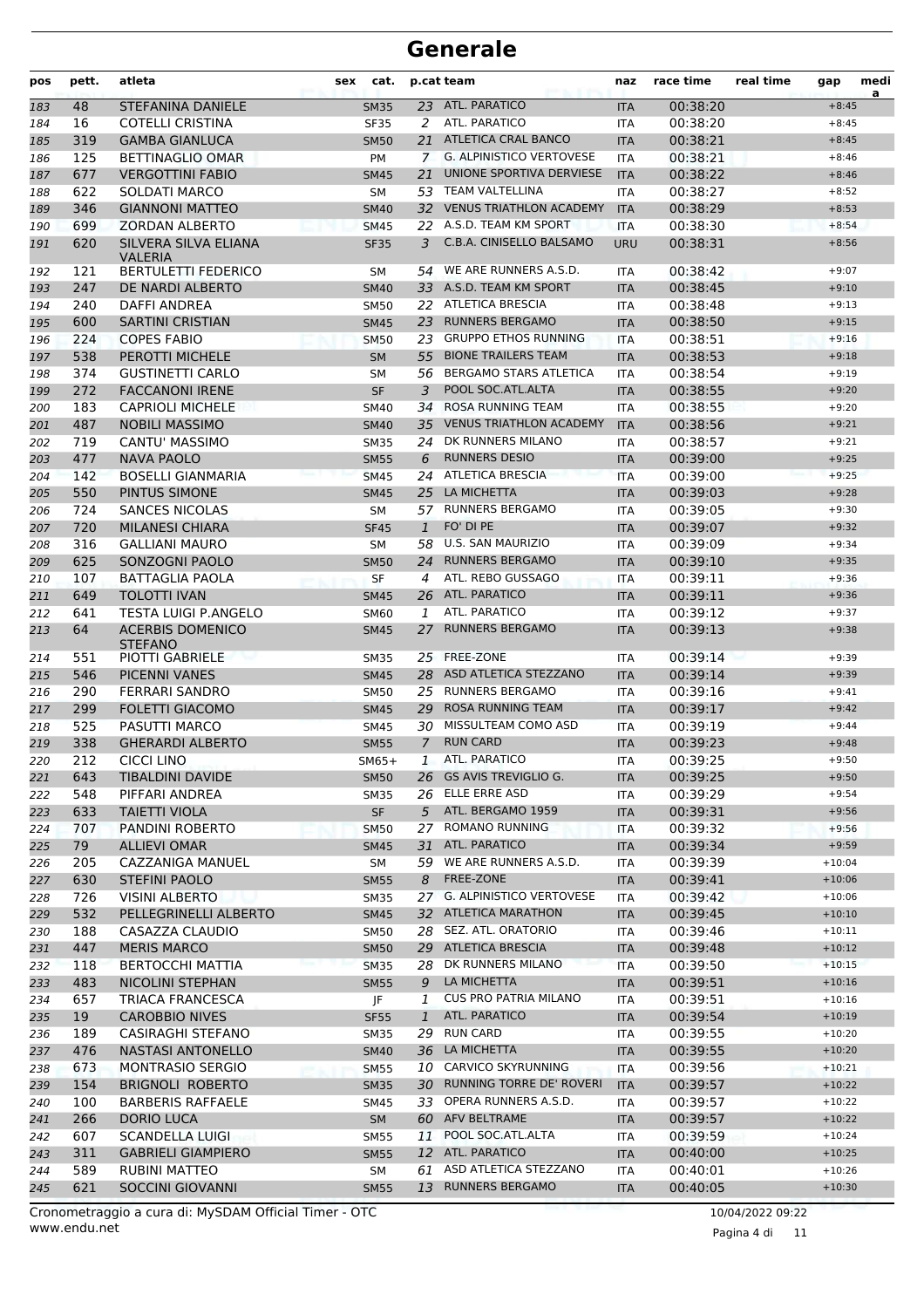| pos        | pett.           | atleta                                           | sex | cat.                       |                | p.cat team                                         | naz                      | race time            | real time | gap                  | medi<br>a |
|------------|-----------------|--------------------------------------------------|-----|----------------------------|----------------|----------------------------------------------------|--------------------------|----------------------|-----------|----------------------|-----------|
| 246        | 444             | <b>MEMOLI LUCA</b>                               |     | <b>SM</b>                  |                | 62 RUN CARD                                        | <b>ITA</b>               | 00:40:07             |           | $+10:32$             |           |
| 247        | 536             | PERBELLINI ADRIANO                               |     | <b>SM50</b>                |                | 30 A.S.D. TEAM KM SPORT                            | <b>ITA</b>               | 00:40:07             |           | $+10:32$             |           |
| 248        | 460             | <b>MOLOGNI MANUEL</b>                            |     | <b>SM35</b>                | 31             | G.S. A.MARINELLI                                   | <b>ITA</b>               | 00:40:08             |           | $+10:33$             |           |
| 249        | 148             | <b>BRAMBILLA DAVIDE</b>                          |     | <b>SM45</b>                |                | 34 ASD ORTICA TEAM MILANO                          | <b>ITA</b>               | 00:40:09             |           | $+10:34$             |           |
| 250        | 524             | <b>PASSERA FEDERICO</b>                          |     | JM                         | 2              | ATL. ESTRADA                                       | <b>ITA</b>               | 00:40:11             |           | $+10:35$             |           |
| 251        | 452             | <b>MICHELI DARIO</b>                             |     | <b>SM</b>                  |                | 63 WE ARE RUNNERS A.S.D.                           | ITA                      | 00:40:12             |           | $+10:37$             |           |
| 252        | 689             | <b>ZAFFARONI SIMONE</b>                          |     | <b>SM</b>                  | 64             | <b>DAINI CARATE BRIANZA</b>                        | <b>ITA</b>               | 00:40:13             |           | $+10:38$             |           |
| 253        | 364             | <b>GRASSI CAMILLA</b>                            |     | <b>SF</b>                  | 6              | DK RUNNERS MILANO                                  | <b>ITA</b>               | 00:40:14             |           | $+10:39$             |           |
| 254        | 126             | <b>BIROLINI LARA</b>                             |     | <b>SF45</b>                | 2              | <b>ELLE ERRE ASD</b>                               | <b>ITA</b>               | 00:40:15             |           | $+10:39$             |           |
| 255        | 632             | <b>SURACE BENEDETTO</b>                          |     | <b>SM40</b>                | 37             | ATL. CISERANO                                      | <b>ITA</b>               | 00:40:23             |           | $+10:48$             |           |
| 256        | 510             | PANNULLO ADOLFO                                  |     | <b>SM35</b>                | 32             | <b>RUN CARD</b>                                    | <b>ITA</b>               | 00:40:25             |           | $+10:50$             |           |
| 257        | 304             | <b>FRANZONI STEFANO</b>                          |     | SM45                       |                | 35 ATLETICA BRESCIA                                | ITA                      | 00:40:27             |           | $+10:52$             |           |
| 258        | 574             | <b>RIPAMONTI MARTINA</b>                         |     | SF                         | $\overline{7}$ | POL. TEAM BRIANZA LISSONE                          | <b>ITA</b>               | 00:40:31             |           | $+10:56$             |           |
| 259        | 211             | <b>CICCARONE GIUSEPPE</b>                        |     | <b>SM40</b>                | 38             | POL. CARUGATE                                      | ITA                      | 00:40:35             |           | $+11:00$             |           |
| 260        | 362             | <b>GRANDI DAVID</b>                              |     | <b>SM55</b>                | 14             | <b>EUROATLETICA 2002</b><br>A.S. CANTURINA POL. S. | <b>ITA</b>               | 00:40:37             |           | $+11:01$             |           |
| 261        | 328             | <b>GATTI SIMONE</b>                              |     | <b>SM50</b>                | 31             | 65 ATL. TREVIGLIO                                  | <b>ITA</b>               | 00:40:38             |           | $+11:03$             |           |
| 262        | 352<br>586      | <b>GIOVANNINI CHRISTIAN</b><br>ROTA MASSIMILIANO |     | <b>SM</b>                  |                | 32 ATL. LECCO-COLOMBO                              | <b>ITA</b>               | 00:40:39<br>00:40:40 |           | $+11:04$<br>$+11:05$ |           |
| 263        | 715             | <b>MONCHIERI SANDRO</b>                          |     | <b>SM50</b><br><b>SM55</b> |                | 15 VENUS TRIATHLON ACADEMY                         | <b>ITA</b><br><b>ITA</b> | 00:40:42             |           | $+11:07$             |           |
| 264<br>265 | 694             | ZANCHI ALESSANDRO                                |     | <b>SM35</b>                |                | 33 RUN CARD                                        | ITA                      | 00:40:42             |           | $+11:07$             |           |
| 266        | 341             | <b>GHIDOTTI ISACCO PAOLO</b>                     |     | <b>SM40</b>                |                | 39 RUN CARD                                        | <b>ITA</b>               | 00:40:43             |           | $+11:08$             |           |
| 267        | 265             | <b>DONESANA ANDREA</b>                           |     | <b>SM45</b>                | 36             | GS AVIS TREVIGLIO G.                               | <b>ITA</b>               | 00:40:45             |           | $+11:10$             |           |
| 268        | 668             | <b>VALSECCHI PIERANGELO</b>                      |     | <b>SM50</b>                |                | 33 ATL. TREVIGLIO                                  | <b>ITA</b>               | 00:40:45             |           | $+11:10$             |           |
| 269        | 140             | <b>BORDOGNA ANGELO</b>                           |     | <b>SM50</b>                | 34             | RUNNING TORRE DE' ROVERI                           | <b>ITA</b>               | 00:40:48             |           | $+11:13$             |           |
| 270        | 71              | <b>ALBERTINI FEDERICO</b>                        |     | <b>SM</b>                  | 66             | <b>RUN CARD</b>                                    | <b>ITA</b>               | 00:40:48             |           | $+11:13$             |           |
| 271        | 75              | <b>ALETTI BEATRICE LUCIA</b>                     |     | SF                         | 8              | CUS INSUBRIA VARESE COMO                           | <b>ITA</b>               | 00:40:52             |           | $+11:17$             |           |
|            |                 | <b>MARIA</b>                                     |     |                            |                |                                                    |                          |                      |           |                      |           |
| 272        | 522             | PASQUALE SILVIA MARIA                            |     | <b>SF</b>                  | 9              | ASD ORTICA TEAM MILANO                             | <b>ITA</b>               | 00:40:54             |           | $+11:19$             |           |
| 273        | 426             | <b>MARIANI LORENZO</b>                           |     | <b>SM60</b>                | 2              | A.S.D. C.U.S. BRESCIA                              | <b>ITA</b>               | 00:40:59             |           | $+11:24$             |           |
| 274        | 416             | MANGIALAVORI MARCO                               |     | <b>SM</b>                  | 67             | <b>RUN CARD</b>                                    | <b>ITA</b>               | 00:41:01             |           | $+11:26$             |           |
| 275        | 171             | CAMBIANICA CLAUDIO                               |     | <b>SM35</b>                | 34             | FO' DI PE                                          | <b>ITA</b>               | 00:41:02             |           | $+11:27$             |           |
| 276        | 557             | POZZI MARCO                                      |     | <b>SM50</b>                | 35             | <b>RUNNERS DESIO</b>                               | <b>ITA</b>               | 00:41:06             |           | $+11:31$             |           |
| 277        | 692             | <b>ZANA NICOLA</b>                               |     | <b>SM</b>                  |                | 68 RUN CARD                                        | <b>ITA</b>               | 00:41:08             |           | $+11:33$             |           |
| 278        | 610             | <b>SCARONI ERMANNO</b>                           |     | <b>SM50</b>                |                | 36 ATL. DI LUMEZZANE                               | <b>ITA</b>               | 00:41:11             |           | $+11:35$             |           |
| 279        | 519             | PASETTO GIANLUCA                                 |     | <b>SM50</b>                |                | 37 CALCESTRUZZI CORRADINI                          | <b>ITA</b>               | 00:41:11             |           | $+11:36$             |           |
| 280        | 353             | <b>GIRELLI AMELIA</b>                            |     | <b>SF45</b>                | 3              | <b>BOSCAINI RUNNERS</b>                            | <b>ITA</b>               | 00:41:12             |           | $+11:37$             |           |
| 281        | 129             | <b>BODINI SERGIO</b>                             |     | <b>SM60</b>                | 3              | ATL. REBO GUSSAGO                                  | <b>ITA</b>               | 00:41:12             |           | $+11:37$             |           |
| 282        | 670             | <b>VANAZZI DANIELE</b>                           |     | <b>SM40</b>                | 40             | CAMISANO RUNNING A.S.D.<br>35 ATL. V.C.A. MILANO   | <b>ITA</b>               | 00:41:13             |           | $+11:38$             |           |
| 283        | 526<br>136      | PAZIENZA CARLO<br><b>BONFADINI DAVIDE</b>        |     | <b>SM35</b><br><b>SM45</b> |                | 37 VENUS TRIATHLON ACADEMY ITA                     | <b>ITA</b>               | 00:41:14<br>00:41:15 |           | $+11:39$<br>$+11:40$ |           |
| 284        |                 |                                                  |     |                            |                | 69 RUN CARD                                        |                          |                      |           | $+11:41$             |           |
| 285<br>286 | 236<br>474      | <b>CUTER ALEX</b><br><b>MOTTI GUIDO</b>          |     | SM<br><b>SM45</b>          | 38             | ONDAVERDE ATHLETIC TEAM                            | ITA<br><b>ITA</b>        | 00:41:16<br>00:41:16 |           | $+11:41$             |           |
| 287        | 229             | <b>CORTESI FLORENZIO</b>                         |     | <b>SM55</b>                |                | 16 ATL. VALLE BREMBANA                             | ITA                      | 00:41:17             |           | $+11:42$             |           |
| 288        | 666             | <b>VALOTA MATTEO</b>                             |     | <b>SM</b>                  |                | 70 RUNNERS BERGAMO                                 | <b>ITA</b>               | 00:41:18             |           | $+11:43$             |           |
| 289        | 65              | <b>ACERBIS MONIA</b>                             |     | <b>SF50</b>                | 2              | RUNNERS BERGAMO                                    | ITA                      | 00:41:18             |           | $+11:43$             |           |
| 290        | 554             | PIWEK DARIUSZ                                    |     | <b>SM45</b>                | 39             | POOL SOC.ATL.ALTA                                  | <b>POL</b>               | 00:41:19             |           | $+11:44$             |           |
| 291        | 193             | CASTAGNA ALBERTO                                 |     | SM45                       |                | 40 VENUS TRIATHLON ACADEMY                         | ITA                      | 00:41:20             |           | $+11:45$             |           |
| 292        | 15              | <b>BRIGNOLI NATALIA</b>                          |     | <b>SF40</b>                | $\mathbf{1}$   | ATL. PARATICO                                      | <b>ITA</b>               | 00:41:22             |           | $+11:47$             |           |
| 293        | 42              | PERI DANILO                                      |     | SM45                       | 41             | LIBERTAS VALLESABBIA                               | ITA                      | 00:41:24             |           | $+11:49$             |           |
| 294        | 119             | <b>BERTOLA ROBERTO</b>                           |     | <b>SM50</b>                |                | 38 ATL. CASTEL ROZZONE                             | <b>ITA</b>               | 00:41:25             |           | $+11:49$             |           |
| 295        | 618             | <b>SGRO' LEANDRO</b>                             |     | $SM65+$                    |                | 2 A.S. CANTURINA POL. S.                           | <b>ITA</b>               | 00:41:26             |           | $+11:51$             |           |
| 296        | 17 <sup>2</sup> | <b>CALVI NADIA</b>                               |     | <b>SF50</b>                | 3              | ATL. PARATICO                                      | <b>ITA</b>               | 00:41:27             |           | $+11:52$             |           |
| 297        | 252             | DELMIGLIO IVAN                                   |     | SM40                       | 41             | EUROATLETICA 2002                                  | ITA                      | 00:41:31             |           | $+11:56$             |           |
| 298        | 394             | LOCATELLI SAMUELE                                |     | <b>SM45</b>                | 42             | <b>RUNNERS BERGAMO</b>                             | <b>ITA</b>               | 00:41:33             |           | $+11:58$             |           |
| 299        | 605             | <b>SCALESE VITO</b>                              |     | SM45                       |                | 43 EUROATLETICA 2002                               | ITA                      | 00:41:33             |           | $+11:58$             |           |
| 300        | 393             | <b>LOCATELLI MIRCKO</b>                          |     | <b>SM40</b>                |                | 42 RUNNERS BERGAMO                                 | <b>ITA</b>               | 00:41:34             |           | $+11:59$             |           |
| 301        | 712             | QUADRI RITA LILIA                                |     | <b>SF55</b>                | 2              | ATL. PARATICO                                      | ITA                      | 00:41:34             |           | $+11:59$             |           |
| 302        | 257             | DI GIOVINE ANTONIO                               |     | <b>SM50</b>                |                | 39 ASD ATLETICA TRECATE                            | <b>ITA</b>               | 00:41:35             |           | $+12:00$             |           |
| 303        | 358             | <b>GOBBI GIOVANNI</b>                            |     | SM40                       |                | 43 A.S.D. TEAM KM SPORT                            | ITA                      | 00:41:40             |           | $+12:04$             |           |
| 304        | 288             | <b>FERRARI MATTEO</b>                            |     | <b>SM35</b>                |                | 36 ASD ATLETICA STEZZANO                           | <b>ITA</b>               | 00:41:40             |           | $+12:05$             |           |
| 305        | 587             | ROVARIS OSCAR                                    |     | SM45                       |                | 44 ATL. CISERANO                                   | ITA                      | 00:41:45             |           | $+12:10$             |           |
| 306        | 593             | <b>SALVI LUCA</b>                                |     | <b>SM45</b>                | 45             | RUNNERS BERGAMO                                    | <b>ITA</b>               | 00:41:46             |           | $+12:11$             |           |
| 307        | 597             | SANGALLI ANGELO                                  |     | SM40                       | 44             | <b>RUNNERS DESIO</b>                               | ITA                      | 00:41:47             |           | $+12:12$             |           |
| 308        | 479             | <b>NESSI CLAUDIO</b>                             |     | $SM65+$                    | 3              | <b>RUNNERS BERGAMO</b>                             | <b>ITA</b>               | 00:41:48             |           | $+12:13$             |           |
|            |                 |                                                  |     |                            |                |                                                    |                          |                      |           |                      |           |

Pagina 5 di 11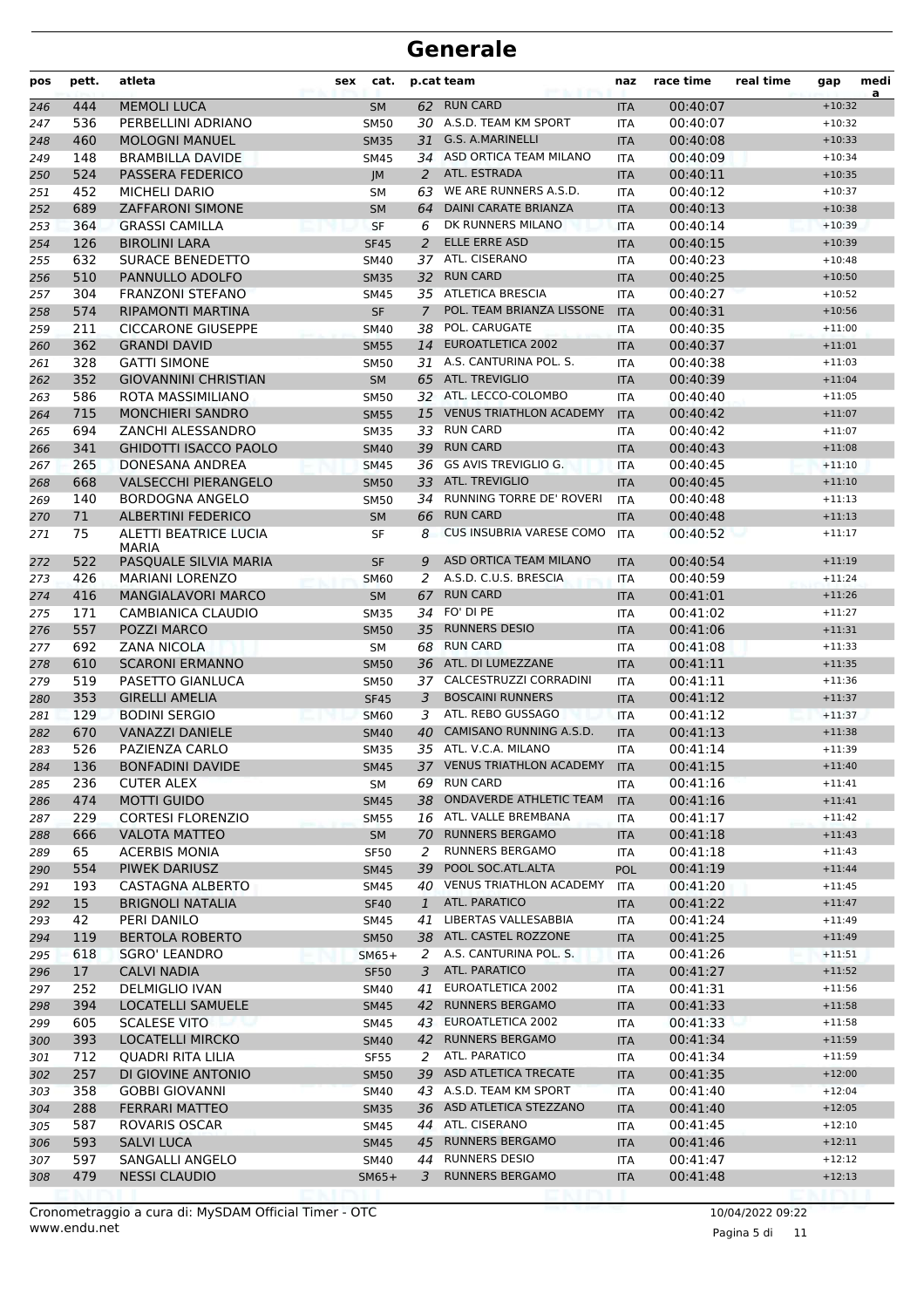| pos | pett. | atleta                             | cat.<br>sex |                | p.cat team                      | naz        | race time | real time | gap      | medi<br>a |
|-----|-------|------------------------------------|-------------|----------------|---------------------------------|------------|-----------|-----------|----------|-----------|
| 309 | 499   | PAGANI ALBERTO                     | <b>SM</b>   | 71             | <b>RUN CARD</b>                 | <b>ITA</b> | 00:41:49  |           | $+12:14$ |           |
| 310 | 709   | <b>GIACOPELLI ROBERTO</b>          | <b>SM50</b> | 40             | <b>URBAN RUNNERS</b>            | <b>ITA</b> | 00:41:50  |           | $+12:15$ |           |
| 311 | 165   | <b>CAGLIONI VALENTINA</b>          | <b>SF40</b> | 2              | <b>RUN CARD</b>                 | <b>ITA</b> | 00:41:51  |           | $+12:16$ |           |
| 312 | 701   | <b>ZORLONI LUCA</b>                | <b>PM</b>   | 8              | <b>BIKE &amp; RUN</b>           | <b>ITA</b> | 00:41:52  |           | $+12:17$ |           |
| 313 | 359   | <b>GOLINO MARCO</b>                | <b>SM50</b> | 41             | <b>RUNNERS BERGAMO</b>          | <b>ITA</b> | 00:41:53  |           | $+12:18$ |           |
| 314 | 281   | <b>FENILI MICHELE</b>              | SM          | 72             | <b>RUN CARD</b>                 | <b>ITA</b> | 00:41:56  |           | $+12:21$ |           |
| 315 | 644   | <b>TIBURZI VALERIA</b>             | <b>SF50</b> | $\overline{4}$ | ATL. PARATICO                   | <b>ITA</b> | 00:42:03  |           | $+12:28$ |           |
| 316 | 196   | <b>CATARINA LORETTA</b>            | <b>SF45</b> | 4              | <b>ATLETICA BRESCIA</b>         | <b>ITA</b> | 00:42:03  |           | $+12:28$ |           |
| 317 | 564   | <b>BELOTTI STEFANO</b>             | <b>SM40</b> | 45             | <b>RUNNERS BERGAMO</b>          | <b>ITA</b> | 00:42:11  |           | $+12:36$ |           |
| 318 | 70    | <b>ALBANI IVAN</b>                 | <b>SM50</b> | 42             | <b>BERGAMO STARS ATLETICA</b>   | <b>ITA</b> | 00:42:12  |           | $+12:37$ |           |
| 319 | 472   | <b>MOSCATO AURELIO</b>             | $SM65+$     | $\overline{4}$ | POL. LIB. CERNUSCHESE           | <b>ITA</b> | 00:42:13  |           | $+12:37$ |           |
| 320 | 367   | <b>GUARDO SERGIO</b>               | <b>SM45</b> |                | 46 TEAM OTC SSD ARL             | <b>ITA</b> | 00:42:13  |           | $+12:38$ |           |
| 321 | 674   | <b>VENTURA IRMA</b>                | <b>SF40</b> | 3              | SPORT&FITNESS SRL SSD           | <b>ITA</b> | 00:42:13  |           | $+12:38$ |           |
| 322 | 321   | <b>GANDOLFI LUCA</b>               | <b>SM</b>   |                | 73 ATL. TREVIGLIO               | <b>ITA</b> | 00:42:14  |           | $+12:39$ |           |
| 323 | 230   | COSSETTI MARIA CLAUDIA             | <b>SF55</b> | 3              | ATL. PARATICO                   | <b>ITA</b> | 00:42:18  |           | $+12:43$ |           |
| 324 | 504   | <b>PAGNONI MICHELE</b>             | <b>SM</b>   | 74             | WE ARE RUNNERS A.S.D.           | <b>ITA</b> | 00:42:20  |           | $+12:45$ |           |
| 325 | 375   | <b>IACONO ANTONIO</b>              | <b>SM35</b> | 37             | G.S. AVIS - SEREGNO             | <b>ITA</b> | 00:42:20  |           | $+12:45$ |           |
| 326 | 573   | RINZIVILLO LORENZO                 | <b>SM35</b> |                | 38 ASD G.S. VV.F. F.SORGINI     | <b>ITA</b> | 00:42:21  |           | $+12:46$ |           |
| 327 | 708   | <b>GIANELLI SANDRO</b>             | <b>SM35</b> |                | 39 RUN CARD                     | <b>ITA</b> | 00:42:22  |           | $+12:47$ |           |
| 328 | 18    | <b>LOCATELLI ROBERTA</b>           | <b>SF45</b> | 5              | ATL. PARATICO                   | <b>ITA</b> | 00:42:24  |           | $+12:49$ |           |
| 329 | 285   | <b>FERRARI DONATO</b>              | <b>SM45</b> | 47             | A.S.D. ATLETICA SARNICO         | <b>ITA</b> | 00:42:27  |           | $+12:52$ |           |
| 330 | 83    | <b>ANDREOLI LUCA</b>               | <b>SM45</b> | 48             | <b>RUNNERS BERGAMO</b>          | <b>ITA</b> | 00:42:30  |           | $+12:55$ |           |
| 331 | 549   | PILENGA CLAUDIO                    | <b>SM</b>   | 75             | <b>ATL. TREVIGLIO</b>           | <b>ITA</b> | 00:42:30  |           | $+12:55$ |           |
| 332 | 180   | <b>CAPASSO DAVIDE</b>              | <b>SM35</b> | 40             | RUNNING TORRE DE' ROVERI        | <b>ITA</b> | 00:42:31  |           | $+12:56$ |           |
| 333 | 120   | <b>BERTOLI MARCO</b>               | <b>SM45</b> |                | 49 A.S.D. C.U.S. BRESCIA        | <b>ITA</b> | 00:42:32  |           | $+12:56$ |           |
| 334 | 604   | <b>SCALA STEFANO</b>               | <b>SM50</b> |                | 43 ROAD RUNNERS CLUB MILANO ITA |            | 00:42:35  |           | $+13:00$ |           |
| 335 | 464   | <b>MOR PIETRO</b>                  | <b>SM35</b> | 41             | <b>FREE-ZONE</b>                | <b>ITA</b> | 00:42:35  |           | $+13:00$ |           |
| 336 | 517   | PAROTTI MARCO                      | <b>SM35</b> | 42             | U.S. S.VITTORE O. 1906          | <b>ITA</b> | 00:42:35  |           | $+13:00$ |           |
| 337 | 199   | CATTANEO PAOLO                     | <b>SM</b>   | 76             | <b>RUN CARD</b>                 | <b>ITA</b> | 00:42:36  |           | $+13:00$ |           |
| 338 | 137   | <b>POP FLORIN</b>                  | <b>SM40</b> | 46             | OPERA RUNNERS A.S.D.            | <b>ITA</b> | 00:42:36  |           | $+13:01$ |           |
| 339 | 606   | <b>SCANDELLA ELEONORA</b>          | <b>SF45</b> | 6              | POOL SOC.ATL.ALTA               | <b>ITA</b> | 00:42:37  |           | $+13:02$ |           |
| 340 | 91    | <b>ASSI ANDREA</b>                 | <b>SM</b>   | 77             | <b>RUN CARD</b>                 | <b>ITA</b> | 00:42:37  |           | $+13:02$ |           |
| 341 | 287   | <b>FERRARI LUCA</b>                | <b>SM40</b> | 47             | <b>RUNNERS BERGAMO</b>          | <b>ITA</b> | 00:42:38  |           | $+13:03$ |           |
| 342 | 688   | ZACCHIGNA MARCO                    | <b>SM60</b> | 4              | LA MICHETTA                     | <b>ITA</b> | 00:42:40  |           | $+13:04$ |           |
| 343 | 289   | <b>FERRARI ROBERTO</b>             | <b>SM45</b> | 50             | <b>RUNNERS BERGAMO</b>          | <b>ITA</b> | 00:42:41  |           | $+13:06$ |           |
| 344 | 700   | <b>ZORLONI ANGELO</b>              | <b>SM55</b> | 17             | <b>BIKE &amp; RUN</b>           | <b>ITA</b> | 00:42:41  |           | $+13:06$ |           |
| 345 | 713   | <b>MORINA ALESSANDRO</b>           | <b>SM35</b> |                | 43 ATL. PARATICO                | <b>ITA</b> | 00:42:43  |           | $+13:08$ |           |
| 346 | 421   | <b>MANZONI MATTEO</b>              | <b>SM40</b> | 48             | ASD ATLETICA STEZZANO           | <b>ITA</b> | 00:42:45  |           | $+13:10$ |           |
| 347 | 511   | PANZA MARCO                        | <b>SM45</b> | 51             | <b>RUN CARD</b>                 | <b>ITA</b> | 00:42:46  |           | $+13:11$ |           |
| 348 | 613   | SCHIVALOCCHI LORENA                | <b>SF45</b> | 7              | <b>GRUPPO ETHOS RUNNING</b>     | ITA        | 00:42:47  |           | $+13:12$ |           |
| 349 | 424   | <b>MARELLA PAOLO</b>               | <b>SM60</b> | 5              | <b>ATLETICA CRAL BANCO</b>      | <b>ITA</b> | 00:42:49  |           | $+13:13$ |           |
| 350 | 629   | SPOTTI DAVIDE                      | <b>SM50</b> | 44             | ATL. CESANO MADERNO             | ITA        | 00:42:49  |           | $+13:14$ |           |
| 351 | 132   | <b>BONALUMI SERGIO</b>             | <b>SM60</b> | 6              | <b>RUNNERS BERGAMO</b>          | <b>ITA</b> | 00:42:49  |           | $+13:14$ |           |
| 352 | 509   | PANKO ANNA EMILIA                  | <b>SF35</b> | 4              | G.S. A.MARINELLI                | <b>ITA</b> | 00:42:49  |           | $+13:14$ |           |
| 353 | 683   | <b>VISCARDI MASSIMILIANO</b>       | <b>SM45</b> | 52             | RUNNING TORRE DE' ROVERI        | <b>ITA</b> | 00:43:00  |           | $+13:25$ |           |
| 354 | 571   | RIBOLLA BARBARA                    | <b>SF40</b> | 4              | ATL. PARATICO                   | ITA        | 00:43:04  |           | $+13:28$ |           |
| 355 | 277   | FARINA GIOVANNI LUCA               | <b>SM</b>   |                | 78 A.S.D. CAMPOBELLO CORRE      | <b>ITA</b> | 00:43:06  |           | $+13:31$ |           |
| 356 | 523   | PASSALACQUA FABRIZIO               | SM45        |                | 53 A.S.D. CAMPOBELLO CORRE      | ITA        | 00:43:06  |           | $+13:31$ |           |
|     |       | <b>GIANLUCA</b>                    |             |                |                                 |            |           |           |          |           |
| 357 | 227   | <b>CORNOLTI LUCA</b>               | <b>SM50</b> | 45             | RUNNING TORRE DE' ROVERI        | <b>ITA</b> | 00:43:08  |           | $+13:33$ |           |
| 358 | 594   | SAMBO PATRIZIO                     | <b>SM45</b> |                | 54 LA MICHETTA                  | ITA        | 00:43:08  |           | $+13:33$ |           |
| 359 | 162   | <b>BUZZI ANDREA</b>                | <b>SM35</b> | 44             | UNIONE SPORTIVA DERVIESE        | <b>ITA</b> | 00:43:10  |           | $+13:35$ |           |
| 360 | 228   | <b>CORNOLTI SIMONA</b>             | SF45        | 8              | ATLETICA MARATHON               | ITA        | 00:43:11  |           | $+13:36$ |           |
| 361 | 568   | REDAELLI CLAUDIA                   | <b>SF45</b> | 9              | ATLETICA 42195 'BLU FRIDA'      | <b>ITA</b> | 00:43:12  |           | $+13:37$ |           |
| 362 | 608   | <b>SCANDELLA MICHELE</b>           | SM50        | 46             | POOL SOC.ATL.ALTA               | ITA        | 00:43:12  |           | $+13:37$ |           |
| 363 | 271   | <b>FACCANONI GIORGIA</b>           | PF          | 2              | POOL SOC.ATL.ALTA               | <b>ITA</b> | 00:43:14  |           | $+13:39$ |           |
| 364 | 453   | MICHELI FULVIO GIOVANNI            | $SM65+$     | 5              | ATL. VALLE BREMBANA             | ITA        | 00:43:22  |           | $+13:47$ |           |
| 365 | 333   | <b>GELMI DAVIDE</b>                | <b>SM40</b> |                | 49 G. ALPINISTICO VERTOVESE     | <b>ITA</b> | 00:43:23  |           | $+13:48$ |           |
| 366 | 237   | <b>BUGATTI ELENA AGNESE</b>        | <b>SF50</b> | 5              | G. ALPINISTICO VERTOVESE        | <b>ITA</b> | 00:43:23  |           | $+13:48$ |           |
| 367 | 661   | TROTTA ALESSANDRO                  | <b>SM35</b> |                | 45 ASD ATLETICA STEZZANO        | <b>ITA</b> | 00:43:25  |           | $+13:50$ |           |
| 368 | 671   | VASSALLI DANIELA                   | <b>SF45</b> |                | 10 ATL. PARATICO                | ITA        | 00:43:26  |           | $+13:51$ |           |
| 369 | 481   | NESTICO' GIAN BRUNO                | <b>SM45</b> |                | 55 ATL. PARATICO                | <b>ITA</b> | 00:43:26  |           | $+13:51$ |           |
| 370 | 131   | <b>BONACINA STEFANO</b>            | <b>SM45</b> |                | 56 A.S.D. CAMPOBELLO CORRE      | <b>ITA</b> | 00:43:33  |           | $+13:58$ |           |
| 371 | 718   | AVOGADRI FLAVIO<br><b>GIOVANNI</b> | <b>SM</b>   | 79             | <b>RUNNERS BERGAMO</b>          | <b>ITA</b> | 00:43:35  |           | $+14:00$ |           |

Pagina 6 di 11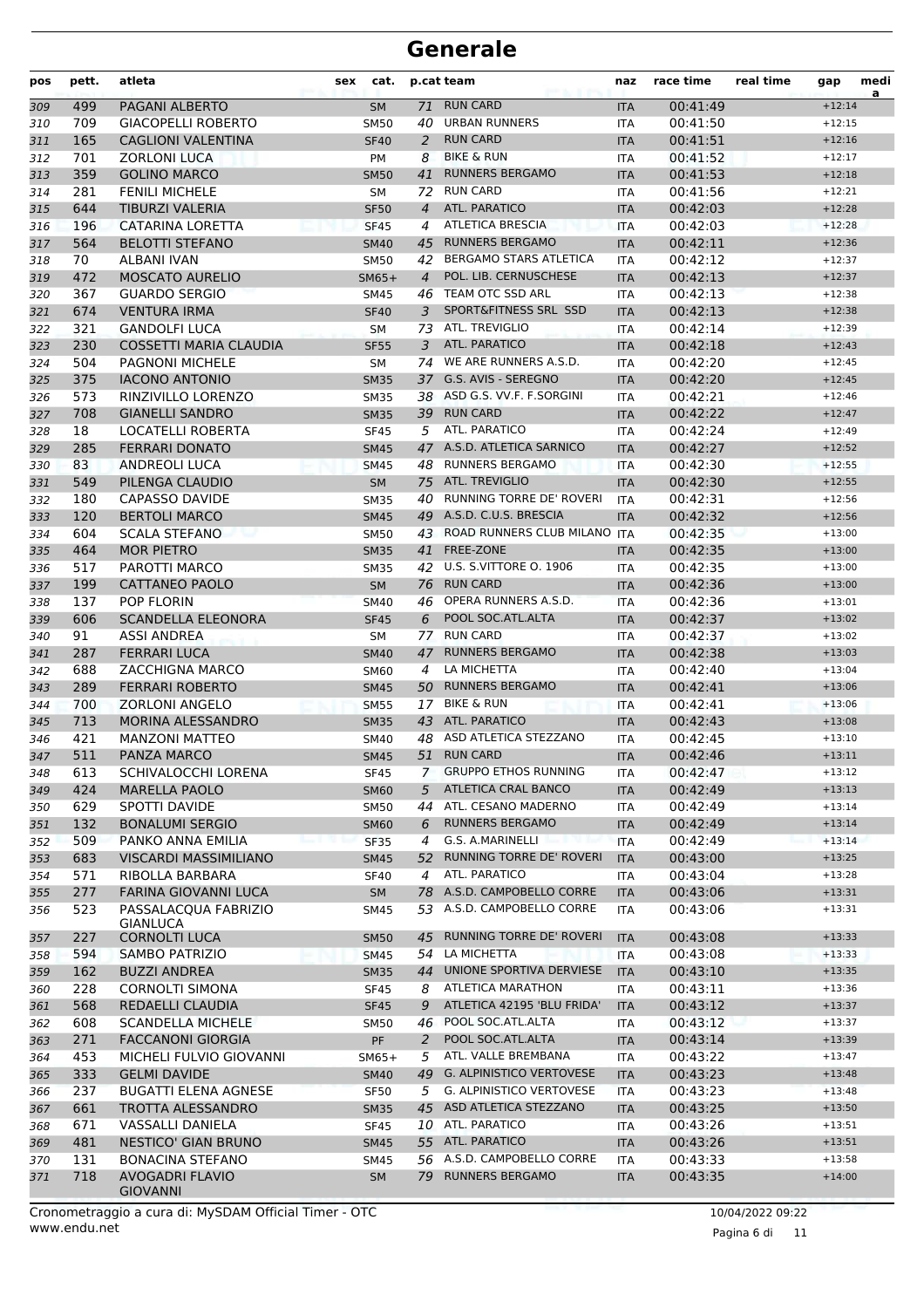| pos        | pett.      | atleta                                         | sex | cat.                       |                | p.cat team                              | naz               | race time            | real time | gap                  | medi<br>a |
|------------|------------|------------------------------------------------|-----|----------------------------|----------------|-----------------------------------------|-------------------|----------------------|-----------|----------------------|-----------|
| 372        | 101        | <b>BARBETTA MARCO</b>                          |     | <b>SM60</b>                | $\overline{7}$ | RUNNING TORRE DE' ROVERI                | <b>ITA</b>        | 00:43:37             |           | $+14:02$             |           |
| 373        | 233        | <b>CUBEDDU WILLIAM</b>                         |     | <b>SM50</b>                | 47             | <b>ROMANO RUNNING</b>                   | <b>ITA</b>        | 00:43:39             |           | $+14:03$             |           |
| 374        | 443        | <b>MAZZOLENI MOIRA</b>                         |     | <b>SF40</b>                | 5              | <b>ROMANO RUNNING</b>                   | <b>ITA</b>        | 00:43:39             |           | $+14:04$             |           |
| 375        | 355        | <b>GIUPPONE DARIO</b>                          |     | <b>SM55</b>                | 18             | <b>RUNNERS BERGAMO</b>                  | <b>ITA</b>        | 00:43:42             |           | $+14:07$             |           |
| 376        | 634        | <b>TAIOCCHI DARIO</b>                          |     | <b>SM55</b>                | 19             | <b>RUNNERS BERGAMO</b>                  | <b>ITA</b>        | 00:43:43             |           | $+14:08$             |           |
| 377        | 260        | DI PALMO VALENTINA                             |     | <b>SF</b>                  | 10             | ONDAVERDE ATHLETIC TEAM                 | <b>ITA</b>        | 00:43:46             |           | $+14:11$             |           |
| 378        | 167        | <b>CALDARA CLAUDIO</b>                         |     | <b>SM60</b>                | 8              | ATL. PARATICO                           | <b>ITA</b>        | 00:43:48             |           | $+14:12$             |           |
| 379        | 717        | <b>BETTONI GIANLUIGI</b>                       |     | <b>SM40</b>                |                | 50 A.S.D. ATLETICA SARNICO              | <b>ITA</b>        | 00:43:50             |           | $+14:15$             |           |
| 380        | 423        | <b>MARAN MAURIZIO</b>                          |     | <b>SM55</b>                |                | 20 LA MICHETTA                          | <b>ITA</b>        | 00:43:50             |           | $+14:15$             |           |
| 381        | 213        | <b>GIANPAOLO</b><br><b>CIMIERI MARIO</b>       |     | SM50                       | 48             | EUROATLETICA 2002                       | <b>ITA</b>        | 00:43:52             |           | $+14:17$             |           |
| 382        | 408        | <b>MAFFEIS SERGIO</b>                          |     | <b>SM40</b>                | 51             | <b>RUN CARD</b>                         | <b>ITA</b>        | 00:43:54             |           | $+14:19$             |           |
| 383        | 349        | <b>GIANOLA SERENA</b>                          |     | <b>SF</b>                  | 11             | PREMANA                                 | <b>ITA</b>        | 00:43:55             |           | $+14:20$             |           |
| 384        | 430        | <b>MARIONCINI DIEGO</b>                        |     | <b>SM40</b>                |                | 52 RUN CARD                             | <b>ITA</b>        | 00:43:56             |           | $+14:21$             |           |
| 385        | 427        | <b>MARINGONI VITTORIO</b>                      |     | <b>SM45</b>                |                | 57 RUN CARD                             | <b>ITA</b>        | 00:43:58             |           | $+14:23$             |           |
| 386        | 396        | <b>LONGHI GIANPAOLO</b>                        |     | <b>SM55</b>                | 21             | <b>MERATE ATLETICA</b>                  | <b>ITA</b>        | 00:44:00             |           | $+14:25$             |           |
| 387        | 109        | <b>BELOMETTI ENNIO</b>                         |     | <b>SM55</b>                |                | 22 ASD ATLETICA STEZZANO                | <b>ITA</b>        | 00:44:00             |           | $+14:25$             |           |
| 388        | 301        | <b>FORMENTI SILVIA</b>                         |     | <b>SF</b>                  | 12             | POL. TEAM BRIANZA LISSONE               | <b>ITA</b>        | 00:44:03             |           | $+14:28$             |           |
| 389        | 585        | ROTA ALFIO                                     |     | <b>SM45</b>                | 58             | ADDA RUNNING TEAM                       | <b>ITA</b>        | 00:44:03             |           | $+14:28$             |           |
| 390        | 580        | <b>ROMELE ANTONIO</b>                          |     | <b>SM50</b>                | 49             | <b>CORRINTIME</b>                       | <b>ITA</b>        | 00:44:05             |           | $+14:30$             |           |
| 391        | 543        | PIANESE GIANFRANCO                             |     | SM50                       | 50             | <b>RUNNERS BERGAMO</b>                  | <b>ITA</b>        | 00:44:07             |           | $+14:32$             |           |
| 392        | 635        | <b>TAIOCCHI SARA</b>                           |     | <b>SF35</b>                | 5              | ATL. VALLE BREMBANA                     | <b>ITA</b>        | 00:44:09             |           | $+14:34$             |           |
| 393        | 219        | COLOMBO MARCO                                  |     | <b>SM50</b>                | 51             | <b>ATLETICA BRESCIA</b>                 | <b>ITA</b>        | 00:44:10             |           | $+14:35$             |           |
| 394        | 640        | <b>TESTA FABRIZIO</b>                          |     | <b>SM</b>                  | 80             | <b>RUNNERS BERGAMO</b>                  | <b>ITA</b>        | 00:44:10             |           | $+14:35$             |           |
| 395        | 106        | <b>BATTAGLIA MARISA</b>                        |     | <b>SF50</b>                | 6              | POOL SOC.ATL.ALTA                       | POL               | 00:44:11             |           | $+14:35$             |           |
| 396        | 74         | <b>ALBORGHETTI MATTEO</b>                      |     | <b>SM45</b>                | 59             | <b>RUNNERS BERGAMO</b>                  | <b>ITA</b>        | 00:44:12             |           | $+14:37$             |           |
| 397        | 623        | SOMMARIVA LORENZO                              |     | SM45                       |                | 60 FO' DI PE                            | <b>ITA</b>        | 00:44:15             |           | $+14:40$             |           |
| 398        | 376        | <b>IACOVELLI GIANPAOLO</b>                     |     | <b>SM40</b>                |                | 53 ASD ATLETICA STEZZANO                | <b>ITA</b>        | 00:44:15             |           | $+14:40$             |           |
| 399        | 371        | <b>GUERRA SIMONE</b>                           |     | <b>SM45</b>                | 61             | <b>RUNNERS BERGAMO</b>                  | <b>ITA</b>        | 00:44:16             |           | $+14:41$             |           |
| 400        | 642        | <b>SPAGLIARDI ANTONIO</b>                      |     | <b>SM60</b>                | 9              | G.P. CASALESE                           | <b>ITA</b>        | 00:44:16             |           | $+14:41$             |           |
| 401        | 53         | SANTACROCE GABRIELE                            |     | <b>SM</b>                  | 81             | <b>RUNNERS BERGAMO</b>                  | <b>ITA</b>        | 00:44:17             |           | $+14:42$             |           |
| 402        | 192        | CASSOLA BARBARA                                |     | <b>SF45</b>                | 11             | POL. OLONIA                             | <b>ITA</b>        | 00:44:18             |           | $+14:43$             |           |
| 403        | 702        | <b>SCANDELLI STEFANO</b>                       |     | SM50                       | 52             | ASD ATLETICA STEZZANO                   | <b>ITA</b>        | 00:44:22             |           | $+14:47$             |           |
| 404        | 619        | SIGNORELLI STEFANO                             |     | <b>SM50</b>                |                | 53 ATL. LA TORRE                        | <b>ITA</b>        | 00:44:28             |           | $+14:53$             |           |
| 405        | 650        | <b>TONESI GABRIELE</b>                         |     | SM55                       |                | 23 ATL. LA TORRE                        | <b>ITA</b>        | 00:44:29             |           | $+14:54$             |           |
| 406        | 112        | <b>BELTRAMI STEFANO</b>                        |     | <b>SM50</b>                |                | 54 ATLETICA BRESCIA                     | <b>ITA</b>        | 00:44:30             |           | $+14:55$             |           |
| 407        | 609        | <b>SCANSANI MARCO</b>                          |     | <b>SM60</b>                | 10             | <b>RUNNERS BERGAMO</b>                  | <b>ITA</b>        | 00:44:33             |           | $+14:58$             |           |
| 408        | 284        | <b>FERRARI CHRISTIAN</b>                       |     | <b>SM40</b>                | 54             | ASD ATLETICA STEZZANO                   | <b>ITA</b>        | 00:44:35             |           | $+15:00$             |           |
| 409        | 535        | PENGUE ALESSANDRO<br>PASQUALE                  |     | SM                         |                | 82 ATLETICA LONATO<br>83 ATL. TREVIGLIO | <b>ITA</b>        | 00:44:41             |           | $+15:06$             |           |
| 410        | 68         | <b>AGAZZI MICHELE</b>                          |     | <b>SM</b>                  |                | 84 RUNNERS BERGAMO                      | <b>ITA</b>        | 00:44:43             |           | $+15:08$<br>$+15:14$ |           |
| 411        | 85         | <b>ANGILERI PIETRO</b><br><b>FABBRIS TANYA</b> |     | SM                         |                | 13 RUN CARD                             | ITA               | 00:44:50<br>00:44:51 |           | $+15:15$             |           |
| 412        | 270        | <b>ACETI FABIO</b>                             |     | SF                         |                | 55 RUNNERS BERGAMO                      | <b>ITA</b><br>ITA | 00:44:53             |           | $+15:17$             |           |
| 413<br>414 | 577<br>461 | <b>MOMETTI MAURIZIO</b>                        |     | <b>SM40</b><br><b>SM60</b> | 11             | <b>ATLETICA BRESCIA</b>                 | <b>ITA</b>        | 00:44:54             |           | $+15:18$             |           |
| 415        | 151        | <b>BREMBILLA PAOLO</b>                         |     | SM55                       |                | 24 RUNNERS BERGAMO                      | ITA               | 00:44:54             |           | $+15:19$             |           |
| 416        | 533        | PELLI STEFANO                                  |     | <b>SM55</b>                |                | 25 POL. TEAM BRIANZA LISSONE            | <b>ITA</b>        | 00:44:56             |           | $+15:21$             |           |
| 417        | 172        | <b>CANALI GIUSEPPE</b>                         |     | SM40                       |                | 56 TEAM PASTURO ASD                     | ITA               | 00:44:58             |           | $+15:23$             |           |
| 418        | 369        | <b>GUARNIERI ROMINA</b>                        |     | <b>SF45</b>                |                | 12 ASD ATLETICA STEZZANO                | <b>ITA</b>        | 00:44:58             |           | $+15:23$             |           |
| 419        | 471        | NOZZA IRENE                                    |     | SF                         |                | 14 G. ALPINISTICO VERTOVESE             | ITA               | 00:45:00             |           | $+15:25$             |           |
| 420        | 534        | PELLICIOLI KATIUSCIA                           |     | <b>SF50</b>                | $\mathcal{I}$  | G.S. A.MARINELLI                        | <b>ITA</b>        | 00:45:01             |           | $+15:25$             |           |
| 421        | 466        | <b>MORBI GIAMPAOLO</b>                         |     | <b>SM55</b>                |                | 26 A.S.D. ATLETICA SARNICO              | ITA               | 00:45:04             |           | $+15:29$             |           |
| 422        | 158        | <b>BUCCINI GIORDANA</b>                        |     | <b>SF50</b>                | 8              | POL. TEAM BRIANZA LISSONE               | <b>ITA</b>        | 00:45:06             |           | $+15:31$             |           |
| 423        | 221        | <b>CONFALONIERI DANIELE</b>                    |     | SM40                       |                | 57 RUN CARD                             | ITA               | 00:45:07             |           | $+15:32$             |           |
| 424        | 562        | PROBO ALFREDO                                  |     | <b>SM45</b>                |                | 62 RUN CARD                             | <b>ITA</b>        | 00:45:09             |           | $+15:34$             |           |
| 425        | 503        | PAGANI GIORGIO                                 |     | SM                         |                | 85 ASD ATLETICA STEZZANO                | ITA               | 00:45:12             |           | $+15:37$             |           |
| 426        | 645        | <b>TININI SERGIO</b>                           |     | <b>SM50</b>                |                | 55 G.S. ZELOFORAMAGNO                   | <b>ITA</b>        | 00:45:12             |           | $+15:37$             |           |
| 427        | 581        | ROMEO LEILA                                    |     | SF35                       | 6              | ASD ORTICA TEAM MILANO                  | ITA               | 00:45:13             |           | $+15:38$             |           |
| 428        | 412        | <b>MAGRI FELICE</b>                            |     | <b>SM60</b>                |                | 12 ATL. PARATICO                        | <b>ITA</b>        | 00:45:14             |           | $+15:39$             |           |
| 429        | 159        | <b>BUGINI UGO</b>                              |     | <b>SM60</b>                |                | 13 ATL. CASTEL ROZZONE                  | ITA               | 00:45:14             |           | $+15:39$             |           |
| 430        | 468        | <b>MORETTI LUIGI</b>                           |     | <b>SM60</b>                |                | 14 ROMANO RUNNING                       | <b>ITA</b>        | 00:45:17             |           | $+15:42$             |           |
| 431        | 646        | <b>TINTORI ROBERTO</b>                         |     | <b>SM50</b>                |                | 56 RUNNERS BERGAMO                      | ITA               | 00:45:18             |           | $+15:43$             |           |
| 432        | 149        | <b>BRAMBILLA PAOLO</b>                         |     | <b>SM50</b>                | 57             | <b>RUNNERS BERGAMO</b>                  | <b>ITA</b>        | 00:45:20             |           | $+15:44$             |           |
| 433        | 104        | <b>BARONI ANTONIO</b>                          |     | $SM65+$                    | 6              | ATL. PARATICO                           | ITA               | 00:45:20             |           | $+15:45$             |           |
| 434        | 365        | <b>GRAVIA EMANUELE</b>                         |     | <b>SM55</b>                |                | 27 RUNNERS BERGAMO                      | <b>ITA</b>        | 00:45:21             |           | $+15:45$             |           |

Pagina 7 di 11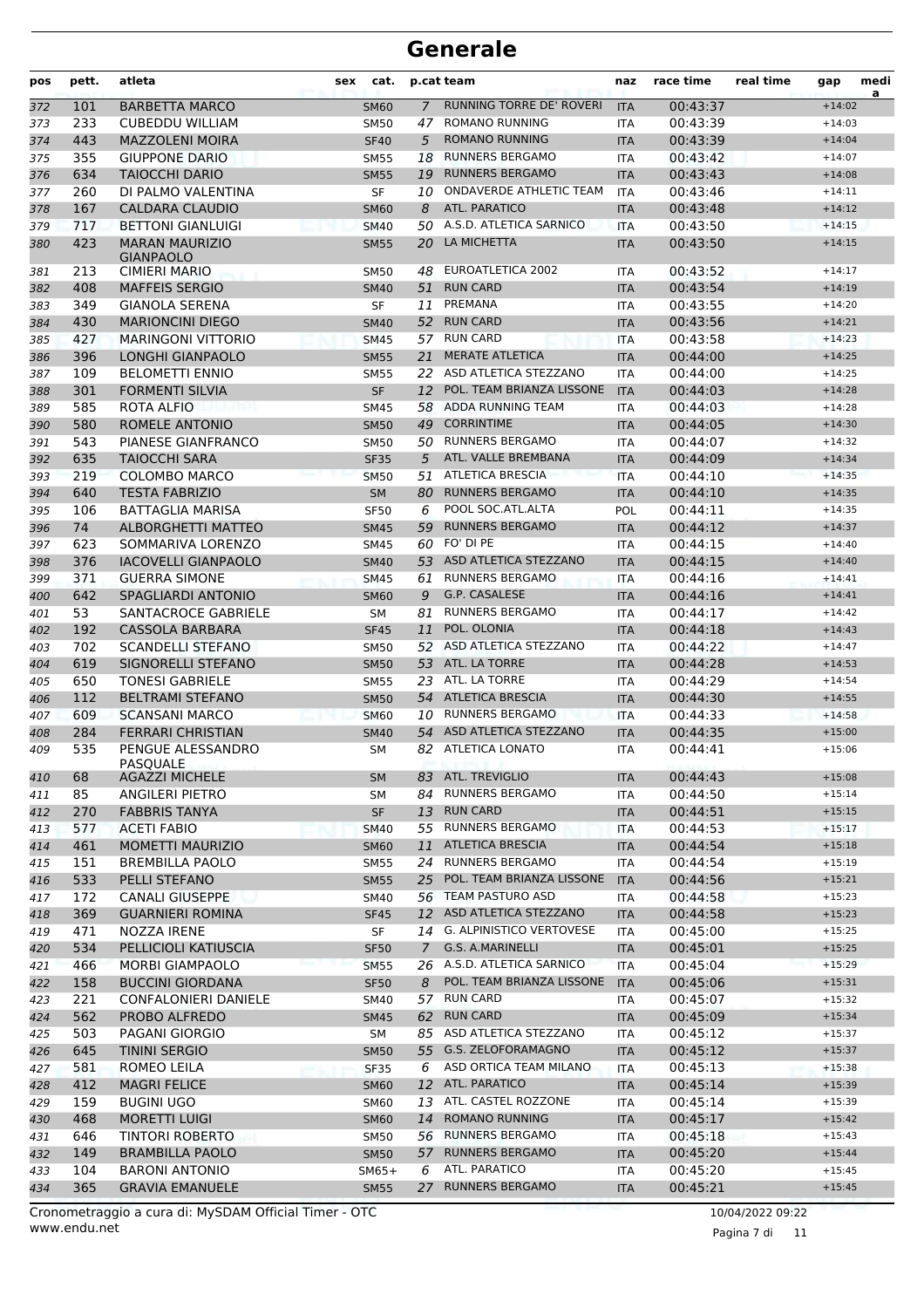| pos | pett. | atleta                                       | cat.<br><b>sex</b> |               | p.cat team                      | naz        | race time | real time | gap      | medi<br>a |
|-----|-------|----------------------------------------------|--------------------|---------------|---------------------------------|------------|-----------|-----------|----------|-----------|
| 435 | 681   | <b>VILLA SABRINA</b>                         | <b>SF50</b>        | 9             | <b>ATLETICA BRESCIA</b>         | <b>ITA</b> | 00:45:24  |           | $+15:48$ |           |
| 436 | 703   | PIANTONI MATTEO                              | <b>SM50</b>        | 58            | <b>RUNNERS BERGAMO</b>          | <b>ITA</b> | 00:45:27  |           | $+15:52$ |           |
| 437 | 530   | PELIZZARI ALESSANDRA                         | <b>SF45</b>        | 13            | FREE-ZONE                       | <b>ITA</b> | 00:45:27  |           | $+15:52$ |           |
| 438 | 251   | <b>DELCARRO LUCA</b>                         | <b>SM35</b>        | 46            | <b>CARVICO SKYRUNNING</b>       | <b>ITA</b> | 00:45:29  |           | $+15:54$ |           |
| 439 | 505   | PALOSCHI FLAVIO                              | <b>SM55</b>        | 28            | <b>ROMANO RUNNING</b>           | <b>ITA</b> | 00:45:44  |           | $+16:09$ |           |
| 440 | 415   | <b>MANGIA VERONICA</b>                       | <b>SF</b>          |               | 15 FREE-ZONE                    | <b>ITA</b> | 00:45:53  |           | $+16:18$ |           |
| 441 | 186   | <b>CARISSONI LUCA</b>                        | <b>SM35</b>        | 47            | ASD ATLETICA STEZZANO           | <b>ITA</b> | 00:45:54  |           | $+16:19$ |           |
| 442 | 248   | <b>DEGANI ANTONIO</b>                        | <b>SM55</b>        | 29            | ATL. CISERANO                   | <b>ITA</b> | 00:45:58  |           | $+16:23$ |           |
| 443 | 542   | PIACENTINI MATTIA                            | <b>SM</b>          | 86            | <b>RUN CARD</b>                 | <b>ITA</b> | 00:45:59  |           | $+16:24$ |           |
| 444 | 58    | <b>MAGNI CARLO</b>                           | <b>SM55</b>        | 30            | LA RECASTELLO RADICI            | <b>ITA</b> | 00:46:05  |           | $+16:30$ |           |
| 445 | 418   | <b>MANIGHETTI FLAVIA</b>                     | <b>SF40</b>        | 6             | ASD ATLETICA STEZZANO           | <b>ITA</b> | 00:46:08  |           | $+16:33$ |           |
| 446 | 514   | PAPARUSSO CIRO                               | SM40               | 58            | ATL. V.C.A. MILANO              | <b>ITA</b> | 00:46:09  |           | $+16:34$ |           |
| 447 | 377   | <b>INCAMPO DOMENICO</b>                      | <b>SM55</b>        | 31            | <b>CUS PRO PATRIA MILANO</b>    | <b>ITA</b> | 00:46:12  |           | $+16:37$ |           |
| 448 | 653   | <b>MAFFEIS CINZIA</b>                        | <b>SF55</b>        | 4             | <b>G. ALPINISTICO VERTOVESE</b> | ITA        | 00:46:13  |           | $+16:38$ |           |
| 449 | 669   | <b>VAN BELKOM ANOUCK</b>                     | <b>SF40</b>        | 7             | ATL. CASTEL ROZZONE             | <b>NED</b> | 00:46:17  |           | $+16:41$ |           |
|     |       | <b>MARIA JOHANNA</b>                         |                    |               |                                 |            |           |           |          |           |
| 450 | 164   | CADOLI ROBERTO                               | <b>SM55</b>        | 32            | <b>ATLETICA BRESCIA</b>         | <b>ITA</b> | 00:46:20  |           | $+16:44$ |           |
| 451 | 382   | LA VECCHIA ANDREA                            | <b>SM50</b>        | 59            | <b>RUNNERS BERGAMO</b>          | <b>ITA</b> | 00:46:22  |           | $+16:46$ |           |
| 452 | 356   | <b>GIUPPONI DANIELA</b>                      | <b>SF50</b>        | 10            | ATL, VALLE BREMBANA             | <b>ITA</b> | 00:46:22  |           | $+16:47$ |           |
| 453 | 235   | <b>CURIAZZI ALESSANDRA</b>                   | <b>SF45</b>        | 14            | ASD ATLETICA STEZZANO           | <b>ITA</b> | 00:46:25  |           | $+16:50$ |           |
| 454 | 350   | <b>GIARRATANA GABRIELE</b>                   | <b>SM40</b>        | 59            | <b>RUNNERS BERGAMO</b>          | <b>ITA</b> | 00:46:27  |           | $+16:52$ |           |
| 455 | 218   | <b>CODARA SIMONE</b>                         | <b>SM45</b>        |               | 63 CANTO DI CORSA               | <b>ITA</b> | 00:46:28  |           | $+16:53$ |           |
| 456 | 203   | CAVALLI GIOVANNA                             | <b>SF60</b>        | 1             | ATL. PARATICO                   | <b>ITA</b> | 00:46:28  |           | $+16:53$ |           |
| 457 | 95    | <b>BAITELLI ANGELO</b>                       | <b>SM60</b>        | 15            | <b>ATL. PARATICO</b>            | <b>ITA</b> | 00:46:28  |           | $+16:53$ |           |
| 458 | 662   | <b>TRUSSARDI ELIO</b>                        | $SM65+$            | 7             | POOL SOC.ATL.ALTA               | <b>ITA</b> | 00:46:29  |           | $+16:54$ |           |
| 459 | 339   | <b>GHIDINI ENRICO</b>                        | <b>SM55</b>        |               | 33 SPORT CLUB BRESCIA           | <b>ITA</b> | 00:46:32  |           | $+16:57$ |           |
| 460 | 145   | <b>BOTTI SILENA</b>                          | <b>SF50</b>        | 11            | <b>STRALENO</b>                 | <b>ITA</b> | 00:46:37  |           | $+17:01$ |           |
| 461 | 438   | <b>MATTIELLO BARBARA</b>                     | <b>SF50</b>        |               | 12 ATLETICA BRESCIA             | <b>ITA</b> | 00:46:40  |           | $+17:05$ |           |
| 462 | 614   | SEGHEZZI MASSIMO                             | <b>SM55</b>        | 34            | ATL. CISERANO                   | <b>ITA</b> | 00:46:41  |           | $+17:05$ |           |
| 463 | 570   | <b>RIBEIRO DE OLIVEIRA</b><br><b>FABIOLA</b> | <b>SF40</b>        | 8             | <b>TEAM PASTURO ASD</b>         | <b>ITA</b> | 00:46:41  |           | $+17:06$ |           |
| 464 | 134   | <b>BONATI TIZIANO</b>                        | <b>SM55</b>        | 35            | ATL. PARATICO                   | <b>ITA</b> | 00:46:42  |           | $+17:07$ |           |
| 465 | 698   | <b>ZENONI NICOLA</b>                         | <b>SM</b>          | 87            | <b>NIU' TEAM</b>                | <b>ITA</b> | 00:46:44  |           | $+17:09$ |           |
| 466 | 254   | DENDENA ANGELO<br><b>GIOVANNI</b>            | <b>SM55</b>        |               | 36 CUS BERGAMO ASD              | <b>ITA</b> | 00:46:45  |           | $+17:10$ |           |
| 467 | 448   | <b>MERISIO LUCA FRANCESCO</b>                | <b>SM45</b>        | 64            | <b>RUNNERS BERGAMO</b>          | <b>ITA</b> | 00:46:46  |           | $+17:10$ |           |
| 468 | 334   | <b>GELMI GAETANO</b>                         | <b>SM50</b>        | 60            | <b>G. ALPINISTICO VERTOVESE</b> | <b>ITA</b> | 00:46:46  |           | $+17:11$ |           |
| 469 | 704   | MORETTI VALENTINA                            | <b>SF35</b>        | $\mathcal{I}$ | G.S. A.MARINELLI                | <b>ITA</b> | 00:46:47  |           | $+17:12$ |           |
| 470 | 306   | <b>FRATUS ROSARIO SANTINO</b>                | <b>SM55</b>        | 37            | <b>RUNNERS BERGAMO</b>          | <b>ITA</b> | 00:46:52  |           | $+17:16$ |           |
| 471 | 324   | <b>GARDANA CLAUDIO</b>                       | <b>SM55</b>        |               | 38 FREE-ZONE                    | <b>ITA</b> | 00:46:54  |           | $+17:19$ |           |
| 472 | 470   | <b>MORI ANDREA</b>                           | SM                 |               | 88 ASD RUNNERS VALCALEPIO       | ITA        | 00:46:56  |           | $+17:20$ |           |
| 473 | 174   | <b>CANCELLI MARTA</b>                        | <b>SF</b>          |               | 16 RUN CARD                     | <b>ITA</b> | 00:46:56  |           | $+17:21$ |           |
| 474 | 520   | PASINELLI DONATO                             | <b>SM50</b>        | 61            | FREE-ZONE                       | <b>ITA</b> | 00:46:56  |           | $+17:21$ |           |
| 475 | 168   | CALEGARI GIOVANNI PAOLO                      | $SM65+$            | 8             | ROAD RUNNERS CLUB MILANO ITA    |            | 00:46:57  |           | $+17:22$ |           |
| 476 | 323   | <b>GARAY ADRIAN DARIO</b>                    | <b>SM50</b>        | 62            | <b>RUNNERS BERGAMO</b>          | ITA        | 00:46:59  |           | $+17:24$ |           |
| 477 | 469   | <b>MORETTI MARCELLO</b>                      | <b>SM40</b>        | 60            | <b>RUN CARD</b>                 | <b>ITA</b> | 00:47:00  |           | $+17:25$ |           |
| 478 | 143   | <b>BOSELLI ROBERTO</b>                       | <b>SM50</b>        |               | 63 LA MICHETTA                  | ITA        | 00:47:02  |           | $+17:27$ |           |
| 479 | 716   | <b>LOSCIALE CARLO</b>                        | $SM65+$            | 9             | <b>ATLETICA CINISELLO</b>       | <b>ITA</b> | 00:47:04  |           | $+17:29$ |           |
| 480 | 122   | <b>BERVA MARIO</b>                           | $SM65+$            |               | 10 ATL. CASTEL ROZZONE          | <b>ITA</b> | 00:47:05  |           | $+17:30$ |           |
| 481 | 386   | <b>LEONE MONICA</b>                          | <b>SF40</b>        |               | 9 G.S. MONTESTELLA              | <b>ITA</b> | 00:47:07  |           | $+17:31$ |           |
| 482 | 63    | ABRAMI DAVIDE                                | <b>SM35</b>        |               | 48 ATLETICA BRESCIA             | ITA        | 00:47:07  |           | $+17:32$ |           |
| 483 | 582   | RONCHI IOLE                                  | $SF65+$            | $\mathbf{1}$  | ATL. PARATICO                   | <b>ITA</b> | 00:47:10  |           | $+17:35$ |           |
| 484 | 392   | LOCATELLI IVAN                               | SM50               |               | 64 RUNNERS BERGAMO              | ITA        | 00:47:17  |           | $+17:42$ |           |
| 485 | 292   | <b>FERRI MAURIZIO</b>                        | <b>SM40</b>        | 61            | <b>RUN CARD</b>                 | <b>ITA</b> | 00:47:20  |           | $+17:45$ |           |
| 486 | 303   | <b>FORTE FABIO</b>                           | SM45               |               | 65 RUN CARD                     | ITA        | 00:47:21  |           | $+17:46$ |           |
| 487 | 540   | PETROGALLI PAOLO                             | <b>SM45</b>        |               | 66 POOL SOC.ATL.ALTA            | <b>ITA</b> | 00:47:21  |           | $+17:46$ |           |
| 488 | 652   | TONONI CRISTIAN                              | <b>SM50</b>        |               | 65 FG. ATL. FALEGNAMERIA        | ITA        | 00:47:22  |           | $+17:47$ |           |
| 489 | 691   | <b>ZALTIERI ANNA</b>                         | <b>SF45</b>        | 15            | FG. ATL. FALEGNAMERIA           | <b>ITA</b> | 00:47:22  |           | $+17:47$ |           |
| 490 | 234   | <b>CUCCATO RICCARDO</b>                      | <b>SM</b>          |               | 89 RUN CARD                     | ITA        | 00:47:22  |           | $+17:47$ |           |
| 491 | 434   | <b>MARZANNI DARIO</b>                        | <b>SM45</b>        |               | 67 RUN CARD                     | <b>ITA</b> | 00:47:23  |           | $+17:48$ |           |
| 492 | 498   | PACATI IVAN                                  | <b>SM35</b>        |               | 49 RUN CARD                     | <b>ITA</b> | 00:47:28  |           | $+17:53$ |           |
| 493 | 380   | <b>KRCEV DEJAN</b>                           | SM                 |               | 90 AMATORI ATL. AGAZZANO        | <b>ITA</b> | 00:47:38  |           | $+18:03$ |           |
| 494 | 603   | <b>SCAINI PIETRO</b>                         | SM50               | 66            | <b>BERGAMO STARS ATLETICA</b>   | ITA        | 00:47:42  |           | $+18:07$ |           |
| 495 | 312   | <b>GABRIELI IVAN</b>                         | <b>SM45</b>        | 68            | <b>GRUPPO SPORTIVO ALPINI</b>   | <b>ITA</b> | 00:47:43  |           | $+18:08$ |           |
| 496 | 473   | <b>MOSTOSI CRISTIAN</b>                      | SM45               |               | 69 RUN CARD                     | ITA        | 00:47:43  |           | $+18:08$ |           |
|     |       |                                              |                    |               |                                 |            |           |           |          |           |

Pagina 8 di 11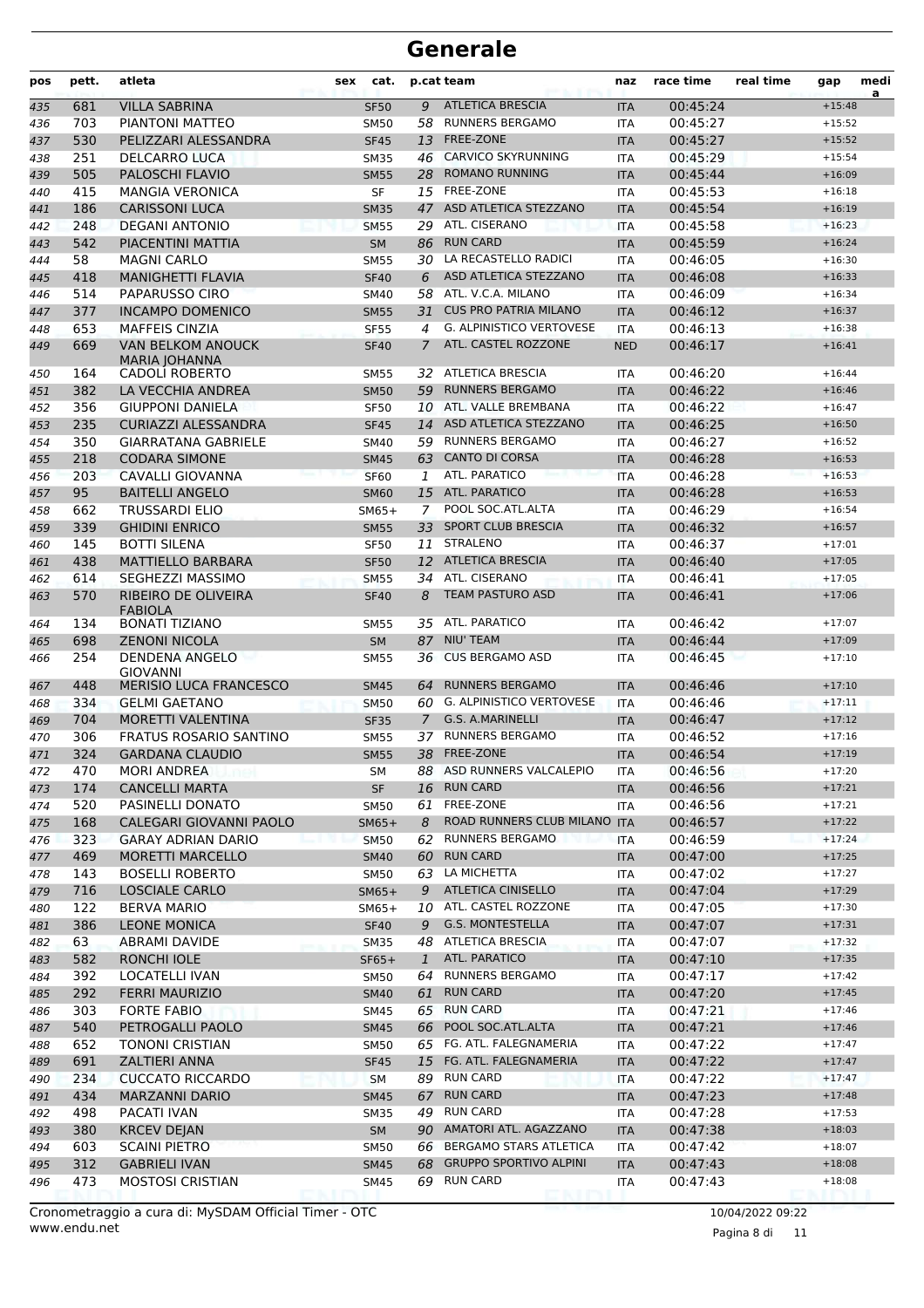| pos        | pett.      | atleta                                             | cat.<br>sex            |                | p.cat team                                 | naz               | race time            | real time | gap                  | medi |
|------------|------------|----------------------------------------------------|------------------------|----------------|--------------------------------------------|-------------------|----------------------|-----------|----------------------|------|
| 497        | 654        | <b>TORRI SALVE VALERIA</b>                         | <b>SF55</b>            | 5              | ATL. PARATICO                              | <b>ITA</b>        | 00:47:45             |           | $+18:09$             | a    |
| 498        | 403        | LUSSANA ALESSANDRA                                 | <b>SF50</b>            |                | 13 ATL. LA TORRE                           | ITA               | 00:47:45             |           | $+18:10$             |      |
| 499        | 381        | <b>KUROEDOVA ANJELA</b>                            | <b>SF50</b>            |                | 14 ATL. LA TORRE                           | <b>UZB</b>        | 00:47:47             |           | $+18:12$             |      |
| 500        | 547        | PIERANI GIACOMO                                    | <b>SM60</b>            |                | 16 ATL. REBO GUSSAGO                       | <b>ITA</b>        | 00:47:54             |           | $+18:19$             |      |
| 501        | 383        | <b>LAMPIS CRISTIAN</b>                             | <b>SM45</b>            | 70             | <b>RUNNERS BERGAMO</b>                     | <b>ITA</b>        | 00:47:56             |           | $+18:21$             |      |
| 502        | 378        | <b>IOVINO ALESSIO</b>                              | <b>SM40</b>            |                | 62 ATL. CHIARI 1964 LIB.                   | <b>ITA</b>        | 00:48:06             |           | $+18:31$             |      |
| 503        | 552        | PIROTTA MARIO                                      | $SM65+$                | 11             | <b>RUNNERS BERGAMO</b>                     | <b>ITA</b>        | 00:48:10             |           | $+18:34$             |      |
| 504        | 437        | <b>MASCIULLI ARIANNA</b>                           | <b>SF40</b>            |                | 10 ASD US ACLI MARATHON                    | <b>ITA</b>        | 00:48:10             |           | $+18:35$             |      |
| 505        | 66         | <b>ACETI GIUSEPPINA</b>                            | <b>SF50</b>            | 15             | <b>RUNNERS BERGAMO</b>                     | <b>ITA</b>        | 00:48:11             |           | $+18:36$             |      |
| 506        | 190        | <b>CASSANI GIULIANO</b>                            | <b>SM35</b>            | 50             | ASD ATLETICA STEZZANO                      | ITA               | 00:48:18             |           | $+18:43$             |      |
| 507        | 687        | <b>VURCHIO MATTEO</b>                              | <b>SM45</b>            | 71             | <b>EUROATLETICA 2002</b>                   | <b>ITA</b>        | 00:48:18             |           | $+18:43$             |      |
| 508        | 527        | PECIS CAVAGNA MILENA                               | <b>SF55</b>            | 6              | <b>RUNNERS BERGAMO</b>                     | <b>ITA</b>        | 00:48:20             |           | $+18:45$             |      |
| 509        | 130        | <b>BOESI MARIAGRAZIA</b>                           | $SF65+$                | $\overline{2}$ | ATL. PARATICO                              | <b>ITA</b>        | 00:48:22             |           | $+18:47$             |      |
| 510        | 94         | <b>BAGGI FRANCESCO</b>                             | <b>SM55</b>            |                | 39 ATL. LA TORRE                           | <b>ITA</b>        | 00:48:37             |           | $+19:02$             |      |
| 511        | 239        | <b>D'ANCONA ANTONELLA</b>                          | <b>SF55</b>            | $\overline{7}$ | G.P. GORGONZOLA 88                         | <b>ITA</b>        | 00:48:38             |           | $+19:03$             |      |
| 512        | 401        | <b>LUCCHI GIUSEPPE</b>                             | $SM65+$                | 12             | LA MICHETTA                                | <b>ITA</b>        | 00:48:38             |           | $+19:03$             |      |
| 513        | 314        | <b>GALLI FRANCESCA</b>                             | <b>SF45</b>            |                | 16 ATLETICA LONATO                         | <b>ITA</b>        | 00:48:38             |           | $+19:03$             |      |
| 514        | 456        | MILESI GIULIANA                                    | <b>SF55</b>            | 8              | ATL. PARATICO                              | <b>ITA</b>        | 00:48:40             |           | $+19:05$             |      |
| 515        | 269        | <b>FABBI MASSIMO</b>                               | <b>SM55</b>            |                | 40 ATL. CARPENEDOLO                        | <b>ITA</b>        | 00:48:43             |           | $+19:07$             |      |
| 516        | 108        | <b>BELLINI ERNESTO</b>                             | SM50                   |                | 67 GS AVIS TREVIGLIO G.                    | <b>ITA</b>        | 00:48:48             |           | $+19:13$             |      |
| 517        | 222        | <b>CONFALONIERI MARIO</b>                          | <b>SM60</b>            | 17             | <b>2002 MARATHON CLUB</b>                  | <b>ITA</b>        | 00:48:49             |           | $+19:14$             |      |
| 518        | 624        | SONZOGNI ELEONORA                                  | <b>SF45</b>            | 17             | <b>RUNNERS BERGAMO</b>                     | <b>ITA</b>        | 00:48:55             |           | $+19:20$             |      |
| 519        | 238        | D'ALESSANDRIA PAOLO                                | $SM65+$                | 13             | ATL. PARATICO                              | <b>ITA</b>        | 00:48:56             |           | $+19:20$             |      |
| 520        | 518        | PARTIS CLAUDIO ANGELO                              | <b>SM50</b>            | 68             | S.CLUB LIB. SESTO                          | <b>ITA</b>        | 00:48:56             |           | $+19:21$             |      |
| 521        | 502        | <b>PAGANI CHIARA</b>                               | <b>SF40</b>            | 11             | FREE-ZONE                                  | <b>ITA</b>        | 00:48:57             |           | $+19:21$             |      |
| 522        | 185        | <b>CARINI MARTA</b>                                | SF                     |                | 17 AMATORI ATL. AGAZZANO                   | <b>ITA</b>        | 00:48:57             |           | $+19:22$             |      |
| 523        | 501        | <b>PAGANI ANGELO</b>                               | <b>SM60</b>            | 18             | <b>RUNNING TORRE DE' ROVERI</b>            | <b>ITA</b>        | 00:49:01             |           | $+19:26$             |      |
| 524        | 278        | <b>FASSI TIZIANA</b>                               | <b>SF40</b>            | 12             | <b>G. ALPINISTICO VERTOVESE</b>            | <b>ITA</b>        | 00:49:02             |           | $+19:26$             |      |
| 525        | 491        | <b>OGLIARI SIMONE</b>                              | <b>SM40</b>            | 63             | <b>BIKE &amp; RUN</b>                      | <b>ITA</b>        | 00:49:04             |           | $+19:29$             |      |
| 526        | 296        | <b>FLAMMINI EMIDIO</b>                             | $SM65+$                |                | 14 ATL. CISERANO                           | <b>ITA</b>        | 00:49:07             |           | $+19:32$             |      |
| 527        | 173        | <b>CANCARE' GIACOMO</b>                            | $SM65+$                | 15             | <b>RUNNERS BERGAMO</b>                     | <b>ITA</b>        | 00:49:14             |           | $+19:39$             |      |
| 528        | 217        | <b>CLEMENTI GIANPIETRO</b>                         | SM60                   |                | 19 ATL. PARATICO<br><b>RUNNERS BERGAMO</b> | <b>ITA</b>        | 00:49:15             |           | $+19:40$             |      |
| 529        | 705<br>616 | <b>BUTTIGLIONE STEFANO</b><br><b>SERRA SILVANA</b> | <b>SM40</b>            | 64<br>18       | ROSA RUNNING TEAM                          | <b>ITA</b>        | 00:49:19<br>00:49:21 |           | $+19:44$<br>$+19:46$ |      |
| 530<br>531 | 170        | <b>CALZAFERRI PAOLO</b>                            | <b>SF45</b><br>$SM65+$ | 16             | POOL SOC.ATL.ALTA                          | ITA<br><b>ITA</b> | 00:49:24             |           | $+19:49$             |      |
| 532        | 451        | <b>MICHELI ALBERTO</b>                             | <b>SM55</b>            | 41             | <b>RUNNERS BERGAMO</b>                     | <b>ITA</b>        | 00:49:26             |           | $+19:50$             |      |
| 533        | 398        | <b>LONGO MARGARET</b>                              | <b>SF50</b>            | 16             | <b>RUNNERS BERGAMO</b>                     | <b>ITA</b>        | 00:49:29             |           | $+19:54$             |      |
| 534        | 102        | <b>BARCELLA ROBERTA</b>                            | <b>SF55</b>            | 9              | <b>RUNNERS BERGAMO</b>                     | <b>ITA</b>        | 00:49:30             |           | $+19:54$             |      |
|            |            | LILLIANA                                           |                        |                |                                            |                   |                      |           |                      |      |
| 535        | 146        | <b>BOZZA GIULIA</b>                                | SF                     |                | 18 FREE-ZONE                               | <b>ITA</b>        | 00:49:39             |           | $+20:04$             |      |
| 536        | 59         | <b>SCANZI MARINA</b>                               | SF                     |                | 19 LA RECASTELLO RADICI                    | ITA               | 00:49:40             |           | $+20:05$             |      |
| 537        | 578        | ROLLI GIANCARLO                                    | <b>SM60</b>            | 20             | <b>RUN CARD</b>                            | <b>ITA</b>        | 00:49:43             |           | $+20:08$             |      |
| 538        | 204        | CAZZANIGA DANIELE                                  | SM50                   |                | 69 ASD RUN LIFE                            | ITA               | 00:49:47             |           | $+20:12$             |      |
| 539        | 169        | <b>CALFI MARCELLA</b>                              | <b>SF40</b>            |                | 13 GS AVIS TREVIGLIO G.                    | <b>ITA</b>        | 00:49:50             |           | $+20:14$             |      |
| 540        | 80         | ALTIERI MARIA CARMELA                              | <b>SF45</b>            |                | 19 FREE-ZONE                               | ITA               | 00:49:54             |           | $+20:19$             |      |
| 541        | 462        | <b>MONDINI GIACOMO MARIO</b>                       | <b>SM50</b>            |                | 70 FREE-ZONE                               | <b>ITA</b>        | 00:49:55             |           | $+20:20$             |      |
| 542        | 513        | PAOLI SABRINA                                      | <b>SF50</b>            |                | 17 ATL. PARATICO                           | ITA               | 00:49:55             |           | $+20:20$             |      |
| 543        | 475        | <b>BONATI LUCA</b>                                 | <b>SM40</b>            |                | 65 RUNNERS BERGAMO                         | <b>ITA</b>        | 00:49:59             |           | $+20:24$             |      |
| 544        | 407        | <b>MAFFEIS DEBORAH</b>                             | <b>SF45</b>            |                | 20 RUNNERS BERGAMO                         | ITA               | 00:50:01             |           | $+20:26$             |      |
| 545        | 628        | <b>SPATERNA FABIO</b>                              | <b>SM45</b>            |                | 72 ASD ATLETICA STEZZANO                   | <b>ITA</b>        | 00:50:11             |           | $+20:36$             |      |
| 546        | 302        | <b>FORNAROLI GIUSEPPE</b>                          | SM50                   | 71             | LA MICHETTA                                | ITA               | 00:50:12             |           | $+20:37$             |      |
| 547        | 730        | <b>NOZZA MICHELE</b>                               | SM                     |                | 91 RUNNERS BERGAMO                         | <b>ITA</b>        | 00:50:13             |           | $+20:38$             |      |
| 548        | 81         | AMBROSO GIANLUIGI                                  | <b>SM50</b>            |                | 72 ATL. GAVARDO '90 LIB.                   | ITA               | 00:50:14             |           | $+20:39$             |      |
| 549        | 144        | <b>BOTTI MELANIA</b>                               | <b>SF45</b>            | 21             | ATL. GAVARDO '90 LIB.                      | <b>ITA</b>        | 00:50:15             |           | $+20:39$             |      |
| 550        | 297        | <b>FLORIO DESIREE</b>                              | <b>SF40</b>            |                | 14 WE ARE RUNNERS A.S.D.                   | ITA               | 00:50:16             |           | $+20:41$             |      |
| 551        | 245        | DE BENEDETTO BARBARA                               | <b>SF35</b>            | 8              | <b>RUNNERS BERGAMO</b>                     | <b>ITA</b>        | 00:50:17             |           | $+20:42$             |      |
| 552        | 506        | PALOSCHI MICHELA                                   | SF                     |                | 20 ROMANO RUNNING                          | ITA               | 00:50:20             |           | $+20:45$             |      |
| 553        | 77         | <b>ALGISI ANDREA</b>                               | <b>SM35</b>            |                | 51 RUN CARD                                | <b>ITA</b>        | 00:50:21             |           | $+20:46$             |      |
| 554        | 648        | PERUZZO ANGELA                                     | SF35                   | 9              | <b>RUNNERS BERGAMO</b>                     | ITA               | 00:50:22             |           | $+20:47$             |      |
| 555        | 84         | <b>ANESA PATRIZIA</b>                              | <b>SF40</b>            | 15             | <b>CUS BERGAMO ASD</b>                     | <b>ITA</b>        | 00:50:23             |           | $+20:48$             |      |
| 556        | 105        | <b>BASSANELLI RUGGERO</b>                          | $SM65+$                |                | 17 ATL. PARATICO                           | ITA               | 00:50:23             |           | $+20:48$             |      |
| 557        | 495        | <b>ORLANDI GIOVANNI</b>                            | <b>SM60</b>            |                | 21 ATL. PARATICO                           | <b>ITA</b>        | 00:50:24             |           | $+20:48$             |      |
| 558        | 99         | <b>BALLINI ELENA</b>                               | SF55                   |                | 10 ATL. DI LUMEZZANE                       | ITA               | 00:50:24             |           | $+20:49$             |      |
| 559        | 88         | ARSUFFI MASSIMO                                    | <b>SM45</b>            |                | 73 WE ARE RUNNERS A.S.D.                   | <b>ITA</b>        | 00:50:36             |           | $+21:01$             |      |
|            |            |                                                    |                        |                |                                            |                   |                      |           |                      |      |

Pagina 9 di 11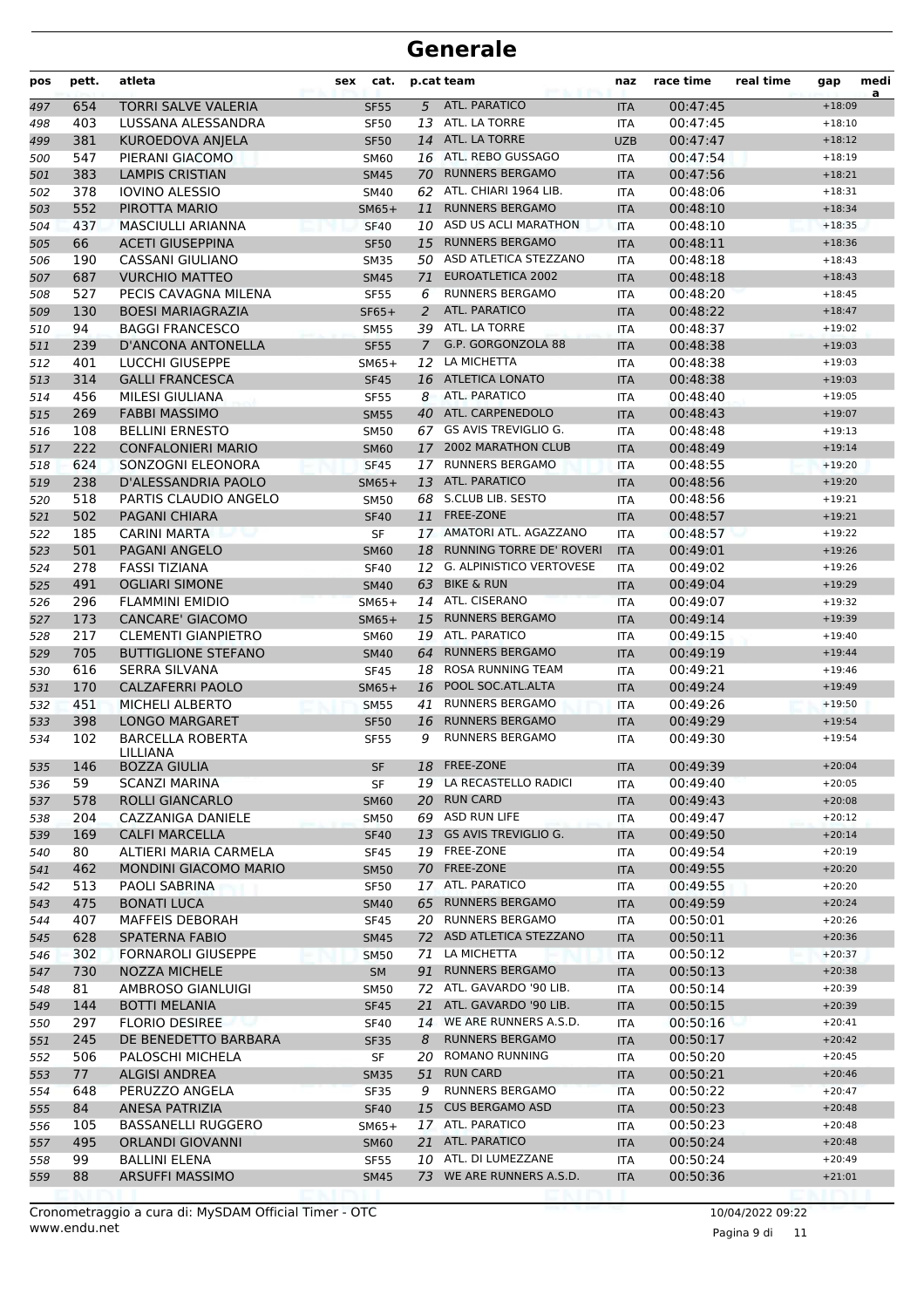| pos | pett. | atleta                                      | sex | cat.        |                | p.cat team                      | naz        | race time | real time | gap                  | medi |
|-----|-------|---------------------------------------------|-----|-------------|----------------|---------------------------------|------------|-----------|-----------|----------------------|------|
| 560 | 686   | <b>VUERICH DANIELE</b>                      |     | <b>SM55</b> | 42             | POOL SOC.ATL.ALTA               | <b>ITA</b> | 00:50:42  |           | $+21:07$             | a    |
| 561 | 69    | AGOSTINELLI KATIA                           |     | <b>SF45</b> |                | 22 RUNNERS BERGAMO              | <b>ITA</b> | 00:50:46  |           | $+21:11$             |      |
| 562 | 556   | POLONI STEFANIA                             |     | <b>SF55</b> | 11             | <b>RUNNERS BERGAMO</b>          | <b>ITA</b> | 00:50:47  |           | $+21:11$             |      |
| 563 | 182   | POLONI CRISTINA                             |     | <b>SF50</b> | 18             | <b>RUNNERS BERGAMO</b>          | <b>ITA</b> | 00:50:47  |           | $+21:12$             |      |
| 564 | 566   | PUNZO STEFANO                               |     | <b>SM50</b> | 73             | <b>RUNNERS BERGAMO</b>          | <b>ITA</b> | 00:50:51  |           | $+21:16$             |      |
| 565 | 176   | <b>CANTAMESSI EMANUELA</b>                  |     | <b>SF45</b> |                | 23 ATL. PARATICO                | <b>ITA</b> | 00:50:52  |           | $+21:17$             |      |
| 566 | 569   | REDONDI ALESSANDRO                          |     | <b>SM50</b> | 74             | <b>RUNNERS BERGAMO</b>          | <b>ITA</b> | 00:51:08  |           | $+21:33$             |      |
| 567 | 329   | <b>GATTINONI RUBEN</b>                      |     | <b>SM50</b> |                | 75 TEAM PASTURO ASD             | <b>ITA</b> | 00:51:10  |           | $+21:35$             |      |
| 568 | 500   | <b>PAGANI ANGELO</b>                        |     | <b>SM45</b> | 74             | <b>MONTE ORFANO RUNNERS</b>     | <b>ITA</b> | 00:51:13  |           | $+21:37$             |      |
| 569 | 651   | <b>TONIOLO MIRIAM</b>                       |     | <b>SF50</b> | 19             | <b>ATLETICA BRESCIA</b>         | <b>ITA</b> | 00:51:18  |           | $+21:43$             |      |
| 570 | 225   | <b>COPIA MATTEO</b>                         |     | <b>SM45</b> | 75             | <b>RUN CARD</b>                 | <b>ITA</b> | 00:51:23  |           | $+21:48$             |      |
| 571 | 115   | <b>BENZONI GIUSEPPE</b>                     |     | <b>SM35</b> |                | 52 ATL. REBO GUSSAGO            | <b>ITA</b> | 00:51:27  |           | $+21:52$             |      |
| 572 | 391   | LOCATELLI EDOARDO<br><b>ADAMO</b>           |     | <b>SM55</b> | 43             | <b>RUNNERS BERGAMO</b>          | <b>ITA</b> | 00:51:30  |           | $+21:55$             |      |
| 573 | 141   | <b>BOSCHINI MARCO</b>                       |     | <b>SM45</b> |                | 76 RUNNERS BERGAMO              | ITA        | 00:51:34  |           | $+21:59$             |      |
| 574 | 531   | PELIZZOLI ALESSANDRA                        |     | <b>SF50</b> | 20             | <b>RUNNING TORRE DE' ROVERI</b> | <b>ITA</b> | 00:51:39  |           | $+22:04$             |      |
| 575 | 615   | <b>SERPELLINI VERA</b>                      |     | <b>SF50</b> |                | 21 ATL. PARATICO                | <b>ITA</b> | 00:51:40  |           | $+22:05$             |      |
| 576 | 97    | <b>BALICCO ALICE</b>                        |     | <b>SF40</b> | 16             | FO' DI PE                       | <b>ITA</b> | 00:51:44  |           | $+22:09$             |      |
| 577 | 576   | RIVOLTELLA GIUSEPPE                         |     | SM50        |                | <b>76 RUNNERS BERGAMO</b>       | <b>ITA</b> | 00:51:53  |           | $+22:18$             |      |
| 578 | 268   | <b>EPIS EMILIO</b>                          |     | <b>SM55</b> | 44             | WE ARE RUNNERS A.S.D.           | <b>ITA</b> | 00:52:04  |           | $+22:29$             |      |
| 579 | 335   | <b>GENNARIO FRANCESCA</b>                   |     | <b>SF50</b> | 22             | LA MICHETTA                     | <b>ITA</b> | 00:52:10  |           | $+22:35$             |      |
| 580 | 420   | <b>MANZONI MARCO</b>                        |     | <b>SM40</b> |                | 66 RUN CARD                     | <b>ITA</b> | 00:52:14  |           | $+22:39$             |      |
| 581 | 414   | <b>MALERBA CARLO</b>                        |     | <b>SM50</b> | 77             | <b>RUNNERS BERGAMO</b>          | <b>ITA</b> | 00:52:14  |           | $+22:39$             |      |
| 582 | 598   | <b>SANNA CATERINA</b>                       |     | <b>SF60</b> | 2              | <b>RUNNERS BERGAMO</b>          | <b>ITA</b> | 00:52:17  |           | $+22:42$             |      |
| 583 | 387   | LEONE PASQUALE                              |     | $SM65+$     | 18             | LA MICHETTA                     | <b>ITA</b> | 00:52:17  |           | $+22:42$             |      |
| 584 | 584   | <b>ROSSONI PIETRO</b>                       |     | $SM65+$     |                | 19 ROMANO RUNNING               | <b>ITA</b> | 00:52:21  |           | $+22:46$             |      |
| 585 | 264   | <b>DONEDA MIRCO</b>                         |     | <b>SM45</b> |                | 77 ATL. CASTEL ROZZONE          | ITA        | 00:52:21  |           | $+22:46$             |      |
| 586 | 515   | PARENTE MARINA                              |     | <b>SF35</b> |                | 10 ONDAVERDE ATHLETIC TEAM      | <b>ITA</b> | 00:52:34  |           | $+22:58$             |      |
| 587 | 672   | VAVASSORI ALESSANDRO                        |     | <b>SM55</b> |                | 45 RUNNERS BERGAMO              | <b>ITA</b> | 00:52:41  |           | $+23:06$             |      |
| 588 | 273   | <b>FADIGATI EMILIO</b>                      |     | <b>SM50</b> | 78             | <b>RUNNERS BERGAMO</b>          | <b>ITA</b> | 00:52:47  |           | $+23:12$             |      |
| 589 | 463   | <b>MONTANELLI EMILIO</b><br><b>DOMENICO</b> |     | <b>SM50</b> | 79             | <b>RUNNERS BERGAMO</b>          | ITA        | 00:52:53  |           | $+23:18$             |      |
| 590 | 496   | <b>ORLANDI MAURIZIO</b>                     |     | $SM65+$     |                | 20 ATL. PARATICO                | <b>ITA</b> | 00:52:56  |           | $+23:21$             |      |
| 591 | 78    | ALIPRANDI MARCO                             |     | <b>SM35</b> |                | 53 RUNNERS DESIO                | <b>ITA</b> | 00:53:01  |           | $+23:26$             |      |
| 592 | 263   | <b>DOMINONI SILVIA</b>                      |     | <b>SF45</b> | 24             | <b>RUN CARD</b>                 | <b>ITA</b> | 00:53:02  |           | $+23:26$             |      |
| 593 | 660   | TRIGILIO LUCIA                              |     | <b>SF50</b> |                | 23 CUS BERGAMO ASD              | <b>ITA</b> | 00:53:20  |           | $+23:45$             |      |
| 594 | 128   | <b>BOCCIARELLI ELSA</b>                     |     | <b>SF55</b> |                | 12 ATL. PARATICO                | <b>ITA</b> | 00:53:22  |           | $+23:47$             |      |
| 595 | 93    | <b>AVIGO PAOLO</b>                          |     | <b>SM45</b> |                | 78 ATLETICA BRESCIA             | <b>ITA</b> | 00:53:22  |           | $+23:47$             |      |
| 596 | 422   | <b>MAOLONI DARIO</b>                        |     | $SM65+$     | 21             | <b>RUNNERS BERGAMO</b>          | <b>ITA</b> | 00:53:28  |           | $+23:53$             |      |
| 597 | 590   | RUGGERI FEDERICA                            |     | SF          | 21             | <b>RUN CARD</b>                 | <b>ITA</b> | 00:53:35  |           | $+24:00$             |      |
| 598 | 110   | <b>BELOTTI MASSIMO</b>                      |     | <b>SM55</b> |                | 46 ATL. CISERANO                | <b>ITA</b> | 00:53:36  |           | $+24:01$             |      |
| 599 | 191   | <b>CASSESE CINZIA</b>                       |     | <b>SF45</b> |                | 25 RUNNERS BERGAMO              | <b>ITA</b> | 00:53:37  |           | $+24:02$             |      |
| 600 | 351   | <b>GIBELLINI ANNA MARIA</b>                 |     | <b>SF40</b> |                | 17 ASD ATLETICA STEZZANO        | <b>ITA</b> | 00:53:39  |           | $+24:03$             |      |
| 601 | 177   | <b>CANTAMESSI GIORGIO</b>                   |     | $SM65+$     |                | 22 ATL. PARATICO                | ITA        | 00:53:45  |           | $+24:10$             |      |
| 602 | 249   | DEL MAFFEO ELIANA                           |     | $SF65+$     | 3              | <b>2002 MARATHON CLUB</b>       | <b>ITA</b> | 00:53:54  |           | $+24:19$             |      |
| 603 | 639   | <b>TENGATTINI EZIO</b>                      |     | SM60        |                | 22 ATL. PARATICO                | ITA        | 00:53:59  |           | $+24:24$             |      |
| 604 | 343   | <b>GHILARDI ANNA ROSA</b>                   |     | $SF65+$     | $\overline{4}$ | <b>RUNNERS BERGAMO</b>          | <b>ITA</b> | 00:54:03  |           | $+24:27$             |      |
| 605 | 280   | <b>FEDRIGHI MASCIA</b>                      |     | SF45        |                | 26 ATL. PARATICO                | <b>ITA</b> | 00:54:18  |           | $+24:43$             |      |
| 606 | 419   | <b>MANTOVANI FIORELLA</b>                   |     | <b>SF55</b> | 13             | ONDAVERDE ATHLETIC TEAM         | <b>ITA</b> | 00:54:22  |           | $+24:47$             |      |
| 607 | 139   | <b>BONOMO JACOPO</b>                        |     | SM45        | 79             | <b>RUN CARD</b>                 | ITA        | 00:54:24  |           | $+24:48$             |      |
| 608 | 729   | <b>BEGGIATO CARLO</b>                       |     | <b>SM55</b> | 47             | G. ALPINISTICO VERTOVESE        | <b>ITA</b> | 00:54:26  |           | $+24:51$             |      |
| 609 | 722   | COZZANI MATTEO                              |     | <b>SM50</b> |                | 80 G.S. A.MARINELLI             | <b>ITA</b> | 00:54:43  |           | $+25:08$             |      |
| 610 | 282   | FERAZZINI ALESSANDRA                        |     | <b>SF55</b> | 14             | <b>RUNNERS BERGAMO</b>          | <b>ITA</b> | 00:54:46  |           | $+25:10$             |      |
| 611 | 588   | ROVELLI ILARY                               |     | SF          |                | 22 RUN CARD                     | <b>ITA</b> | 00:54:49  |           | $+25:13$             |      |
| 612 | 663   | <b>TURANI GIOVANNI</b>                      |     | <b>SM45</b> | 80             | <b>RUN CARD</b>                 | <b>ITA</b> | 00:54:49  |           | $+25:14$             |      |
|     | 596   | SANGALETTI ANDREA                           |     |             |                | 23 ATL. CASTEL ROZZONE          | <b>ITA</b> | 00:55:07  |           | $+25:32$             |      |
| 613 |       | <b>GIOVANNI</b>                             |     | $SM65+$     |                | WE ARE RUNNERS A.S.D.           |            |           |           |                      |      |
| 614 | 400   | LUCA' ANDREA                                |     | <b>SM55</b> | 48             | RUNNERS BERGAMO                 | <b>ITA</b> | 00:55:09  |           | $+25:34$<br>$+25:35$ |      |
| 615 | 655   | <b>TRAIL FRANCESCO</b>                      |     | <b>SM55</b> | 49             |                                 | ITA        | 00:55:10  |           |                      |      |
| 616 | 492   | <b>OLINI ANDREA</b>                         |     | <b>SM45</b> | 81             | POOL SOC.ATL.ALTA               | <b>ITA</b> | 00:55:11  |           | $+25:35$             |      |
| 617 | 413   | MAIFRINI MARINA                             |     | SF55        |                | 15 ATLETICA BRESCIA             | ITA        | 00:55:12  |           | $+25:37$             |      |
| 618 | 379   | KNAP JOLANTA BARBARA                        |     | <b>SF40</b> | 18             | <b>RUNNERS BERGAMO</b>          | <b>ITA</b> | 00:55:21  |           | $+25:45$             |      |
| 619 | 363   | <b>GRANDIS LAURA</b>                        |     | <b>SF55</b> |                | 16 POL. TEAM BRIANZA LISSONE    | <b>ITA</b> | 00:55:25  |           | $+25:50$             |      |
| 620 | 330   | <b>GAVIOLI MASSIMO</b>                      |     | <b>SM55</b> | 50             | <b>G.S. MONTESTELLA</b>         | <b>ITA</b> | 00:55:31  |           | $+25:55$             |      |
| 621 | 298   | FOIADELLI SAMUELE                           |     | <b>SM35</b> |                | 54 ASD ATLETICA STEZZANO        | ITA        | 00:55:43  |           | $+26:08$             |      |

Pagina 10 di 11